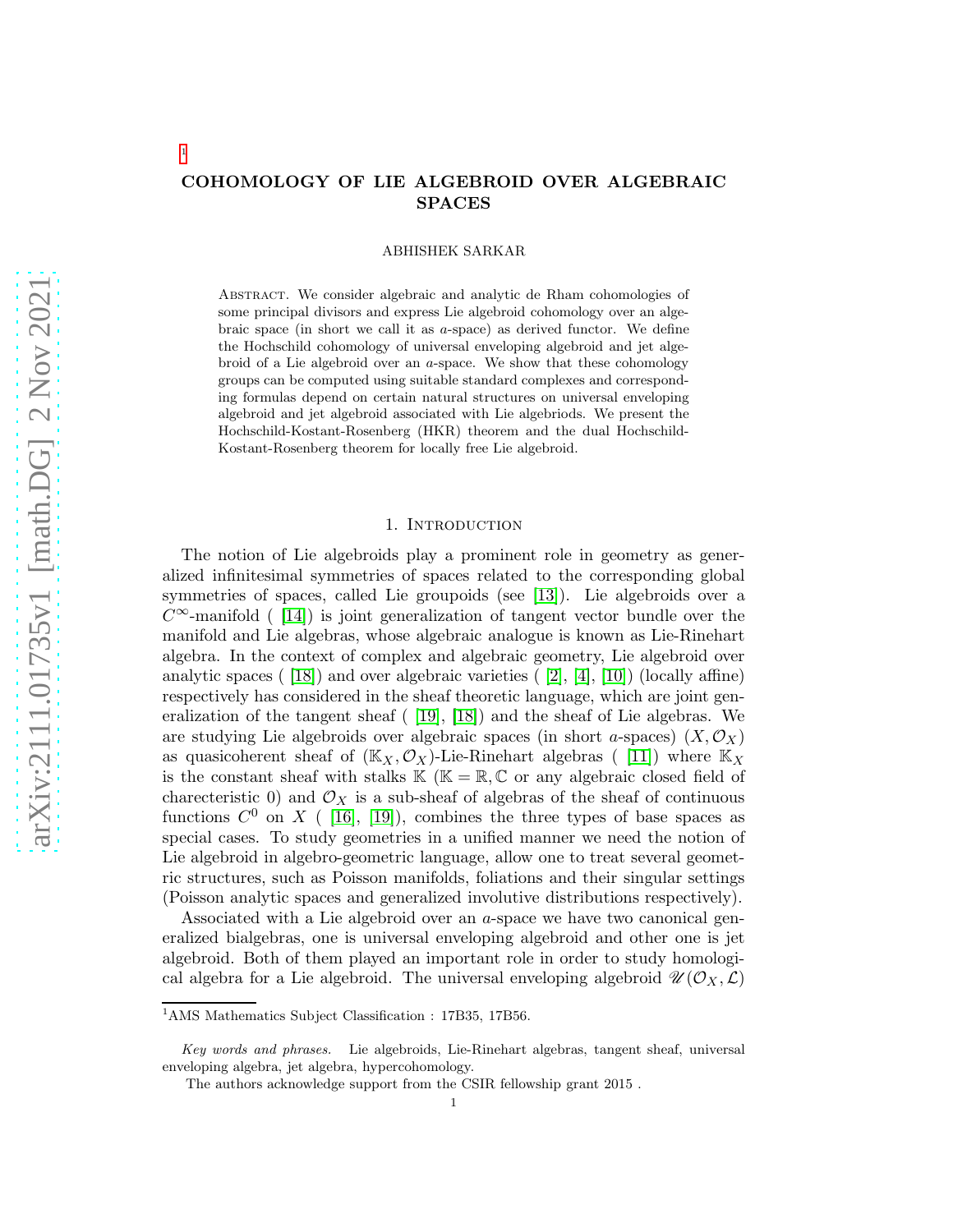$([2], [18], [4], [10], [5])$  $([2], [18], [4], [10], [5])$  $([2], [18], [4], [10], [5])$  $([2], [18], [4], [10], [5])$  $([2], [18], [4], [10], [5])$  $([2], [18], [4], [10], [5])$  $([2], [18], [4], [10], [5])$  $([2], [18], [4], [10], [5])$  $([2], [18], [4], [10], [5])$  of a Lie algebroid  $\mathcal L$  (generalization of sheaf of differential operators on a manifold  $([19], [21])$  $([19], [21])$  $([19], [21])$  is sheafification of the presheaf of universal enveloping algebras of Lie-Rinehart algebras associated with each space of sections of  $\mathcal{L}$ . It has a canonical  $\mathcal{O}_X/\mathbb{K}_X$ -bialgebra structure ([11]), similar structures are present in  $([4], [10])$  $([4], [10])$  $([4], [10])$  by different names.

Moreover the dual of  $\mathscr{U}(\mathcal{O}_X,\mathcal{L}), \mathscr{J}(\mathcal{O}_X,\mathcal{L}) := \mathscr{H}om_{\mathcal{O}_X}(\mathscr{U}(\mathcal{O}_X,\mathcal{L}),\mathcal{O}_X)$  is the jet algebroid of  $\mathcal{L}$  ( [\[1\]](#page-15-11), [\[4\]](#page-15-4), [\[18\]](#page-15-2), [\[5\]](#page-15-9)). It is the sheafification of presheaf of jet algebras associated with the sheaf of Lie-Rinehart algebras. It has a canonical commutative, associative, unital  $\mathcal{O}_X$ -algebra structure induced from co-commutative co-associative counital coalgebra structure of  $\mathscr{U}(\mathcal{O}_X,\mathcal{L})$  over  $\mathcal{O}_X$  and also have a sheaf of K-counital coalgebra structure with the canonical  $\mathcal{L}$ -module structure. So, together all these it has a  $\mathcal{O}_X/\mathbb{K}_X$ -bialgebra structure  $( |11|).$ 

In section 2, we consider algebraic (analytic) de Rham cohomologies associated with some principal ideal (sheaf) or principal divisors ( [\[11\]](#page-15-7)). Then in section 3, we recall that the Lie algebroid (locally free  $\mathcal{O}_X$ -module of finite rank) cohomology over any Noetherian separated schemes ( [\[2\]](#page-15-3)), complex manifolds  $(X, \mathcal{O}_X)$  ( [\[18\]](#page-15-2)) (generalizations of de-Rham cohomology of  $(M, C^{\infty})$  ( [\[19\]](#page-15-6)), algebraic and analytic de-Rham cohomology and Lie-Rinehart algebra cohomol-ogy ( [\[20\]](#page-15-12))) expressed by derived functor  $\overline{E}xt$  as  $\mathbb{H}^{\bullet}(\mathcal{L};\mathcal{E}) \cong \overline{Ext}^{\bullet}_{\mathscr{U}(\mathcal{O}_X,\mathcal{L})}(\mathcal{O}_X,\mathcal{E})$ for some  $\mathcal{L}$ -module  $\mathcal{E}$ . We show that we can define Lie algebroid (locally free  $\mathcal{O}_X$ -module but not necessarily of finite rank) cohomology combining all of the three geometric set up (including singular cases) and we produce similar result by using ideas from the local model of Lie-Rinehart cohomology as derived functor for a projective Lie-Rinehart algebra ( [\[20\]](#page-15-12)).

In the first part of section 4, we present a version of Hochschild-Kostant-Rosenbergh (HKR) theorem for locally free Lie algebroids over any of the special a-spaces (real  $C^{\infty}$  manifolds, analytic spaces or algebraic varieties). It provides an isomorphism of sheaf of graded vector spaces between hyper Hochschild cohomology of  $\mathscr{U}(\mathcal{O}_X, \mathcal{L})$  and hypercohomology of the sheaf of  $\mathcal{L}$ -poly vector fields, that is  $\mathbb{H}H^{\bullet}(\mathscr{U}(\mathcal{O}_X,\mathcal{L})) \cong \mathbb{H}^{\bullet}(X,\wedge^{\bullet}_{\mathcal{O}_X}\widetilde{\mathcal{L}})$  ([4]) by using the algebraic version locally as a projective  $(K, R)$ -Lie Rinehart algebra L we have vector space isomorphism  $HH^{\bullet}(U(R,L)) \cong \wedge_R^{\bullet}L$  ([12]). Next we discuss about the dual version of HKR theorem in the generalize setup. Thus we show that for a locally free Lie algebroids  $\mathcal L$  over any of the special a-space  $(X,\mathcal O_X)$ , we get a canonical isomorphism of vector spaces between hyper Hochschild cohomology of  $\mathscr{J}(\mathcal{O}_X, \mathcal{L})$  and the Lie algebroid (hyper)cohomology of  $\mathcal{L}$ , that is  $\mathbb{H} \mathbb{H}^{\bullet}(\mathscr{J}(\mathcal{O}_X,\mathcal{L})) \cong \mathbb{H}^{\bullet}(\mathcal{L};\mathcal{O}_X)$  by using algebraic version locally as a finitely generated projective  $(K, R)$ -Lie Rinehart algebra L we have vector space isomorphism  $HH^{\bullet}(J(R,L)) \cong H^{\bullet}(L;R)$  ([12]).

## 2. Algebraic de Rham cohomology

We compute algebraic (analytic) de Rham cohomology groups of some family of non-singular variety and its associated singular variety (which appears as deformation of objects in algebraic geometry).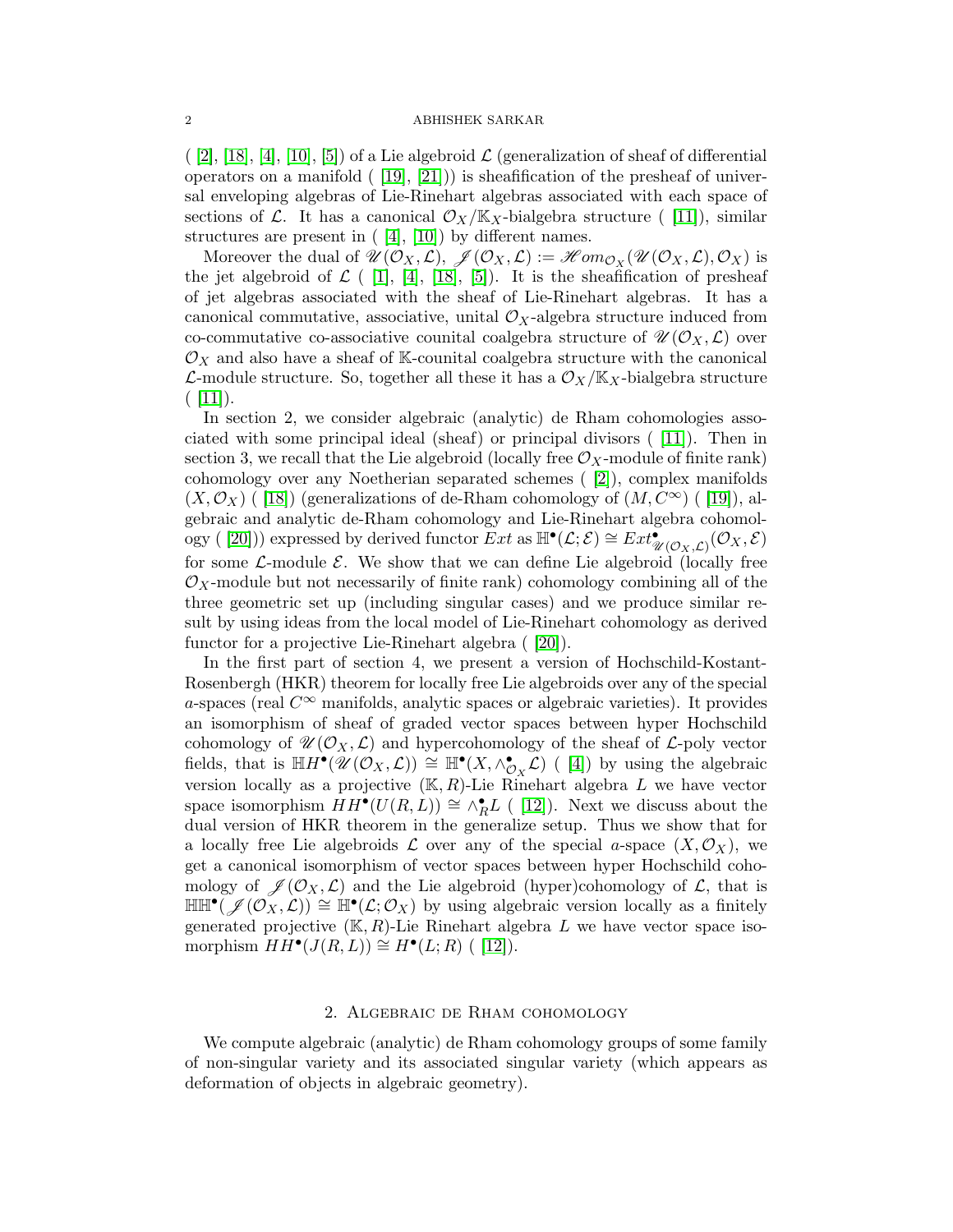(1) **Rectangular Hyperbola :** We consider the affine space  $X := \mathbb{A}^2$  ( $\mathbb{C}^2$ ) with Zariski topology) and its co-ordinate ring  $R = \mathcal{O}_X(X) = \mathbb{C}[x, y]$ . The principal ideal  $I = \langle xy - t \rangle \subset \tilde{R}$  provides rectangular hyperbolas  $Y_t := V(I)$ (vanishing set of I) for every t in  $\mathbb{C} \setminus \{0\}$ . For  $t \in \mathbb{C} \setminus \{0\}$ ,  $Y_t$  is a non singular affine variety with it's co-ordinate ring  $R_t := \mathcal{O}_{Y_t}(Y_t) = \mathbb{C}[x, y]/\langle xy - t \rangle$ .

Here,  $Y := Y_1$  is homeomorphic to  $\mathbb{C} \setminus \{0\}$  and  $\mathbb{C} \setminus \{0\}$  is same homotopy type of  $S^1$ . Thus, on considering the singular cohomology we have that

$$
H_{Sing}^i(Y) = H_{Sing}^i(S^1) = \mathbb{C}
$$

for  $i = 0, 1$  and  $H_{Sing}^i(Y) = H_{Sing}^i(S^1) = \{0\}$  for  $i \ge 2$ .

We can use algebraic de Rham theorem to get algebraic de Rham cohomology of Y by the singular cohomology of  $S^1$ . Now we recall the computation which helps us to follow the associated singular case when  $t = 0$  (which is a normal crossing divisor).

On Y the differential  $df = x dy + y dx = 0$  and  $\frac{1}{x} \in R$ , so  $dy = -\frac{dx}{x^2} \in$  $\langle dx \rangle_{R-mod}$ . Thus the space of differential 1-forms (Kahler differentials for SpecR) is

$$
\Omega_R^1 := \frac{\langle \{dx, dy\} \rangle}{\langle df \rangle} = \langle dx \rangle_{R-mod}.
$$

Note that  $\frac{dx}{x}|_Y$  is algebraic differential 1-form on Y. The space of algebraic differential 2-forms on Y is  $\Omega_R^2 := \wedge_R^2 \Omega_R^1$ . Now,  $dx \wedge dy = dx \wedge -\frac{dx}{x^2} = 0$  on Y (since  $y = \frac{1}{x}$  in Y) and thus we get  $\Omega_R^2 = \{0\}$  (here  $\Omega_R^1$  is a free R-module of rank 1).

Thus, the algebraic de Rham complex for  $Y$  (or  $Spec R$ ) is

$$
R \xrightarrow{d_0} \Omega^1_R \xrightarrow{d_1} 0 \cdots,
$$

where the first differential  $d_0$  is given by  $x \mapsto dx$  and  $\frac{1}{x} \mapsto -\frac{dx}{x^2}$ . Here,  $\frac{dx}{x}$  is in the kernel of  $d_1$  but  $\frac{dx}{x}$  not in the image of  $d_0$  (the only possible choice is  $log x$ , but it is not a polynomial or rational function). It follows that  $H^1_{dR}(Y)$  is a C-vector space of dimension 1. Now,  $H^0(Y) \cong \mathbb{C}$  and  $H^n(Y) = \{0\}$  for  $n \geq 2$ .

The de Rham cohomology reproduces the topological invariant. This is present in [\[9\]](#page-15-14), but without the computation of algebraic de Rham cohomology for the associated singular case.

**Remark 2.1.** In this case the sheaf of logarithmic vector fields associated to Y is  $\mathcal{T}_X(-logY) = \langle \{x\partial_x - y\partial_y\}\rangle$  and sheaf of algebraic differential 1-forms of X with poles along the divisor  $Y$  (in this case set of poles is empty) is

$$
\Omega_X^1(log Y) = \mathscr{H}om_{\mathcal{O}_X}(\mathcal{T}_X(-log Y), \mathcal{O}_X) = \langle \{\frac{dx}{x} - \frac{dy}{y}\}\rangle.
$$

The sheaf of logarithmic differential 2-forms in X associated with Y is  $\wedge^2_{\mathcal{O}_X} \Omega^1_X(logY)$ . Now,  $dx \wedge dy = dx \wedge -\frac{dx}{x^2} = 0$  on any open subset V in Y  $(y = \frac{1}{x}$  in Y). Thus  $\Omega^2_X(logY)$  is the zero sheaf (here  $\Omega^1_X(logY)$  is a free  $\mathcal{O}_X\text{-module}$  of rank 1). The hypercohomology of the (algebraic) logarithmic de Rham complex

$$
\mathcal{O}_X \xrightarrow{d_0} \Omega^1_X(logY) \xrightarrow{d_1} \wedge^2_{\mathcal{O}_X} \Omega^2_X(logY) \xrightarrow{d_2} \cdots
$$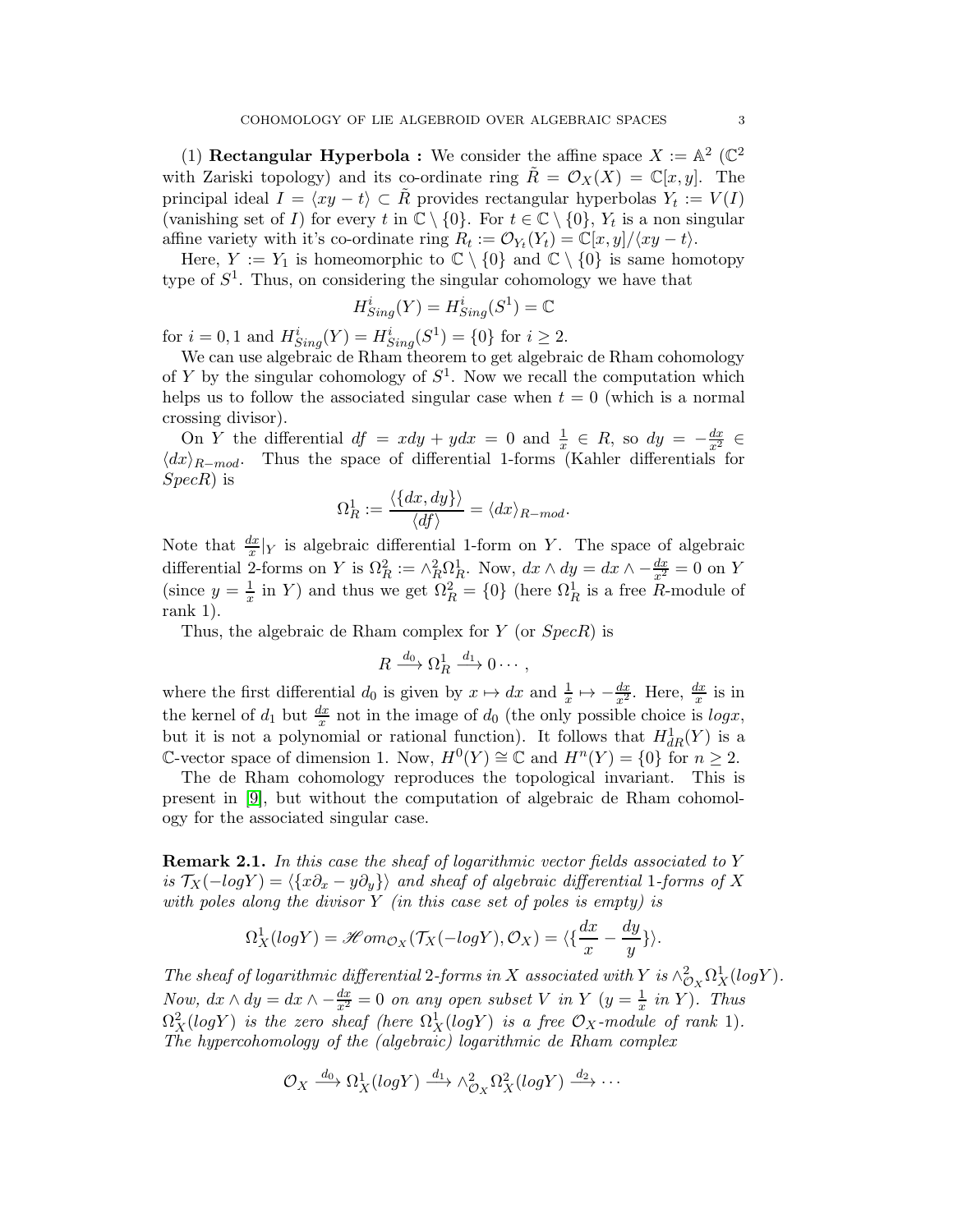is  $\mathbb{H}^n(X, \Omega_X(logY)) = \{ \mathbb{C} \}$  for  $n = 0, 1$  and all other higher dimensional hypercohomologies are zero (using similar kind of arguments from above).

For  $D = f_1 \partial_x + f_2 \partial_y \in \mathcal{T}_X$  such that  $\langle D, \nabla f \rangle = 0$  (with respect to standard inner product) we get  $f_1 \cdot y + f_2 \cdot x = 0$  (since  $\nabla f = y\partial_x + x\partial_y$ ). Thus  $f_1 =$  $g \cdot x, f_2 = -g \cdot y$  for any  $g \in \mathcal{O}_X$ . So, the derivation is  $D = g(x\partial_x - y\partial_y)$  for some  $g \in \mathcal{O}_X$  and it preserves the ideal I.

On Y we have  $df = ydx + xdy = 0$  implies  $\frac{dx}{x} + \frac{dy}{y} = 0$   $(x \neq 0, y \neq 0)$  and by integrating it we get  $xy = t$  are the solutions which parametrized by  $t \in \mathbb{C} - \{0\}$ .

So, we can view the normal crossing divisor  $Y_0 := \{(x, y) \in \mathbb{C}^2 | xy = 0\}$  (a singular space) as deformation of family of rectangular hyperbolas  $Y_t$  (appears in [\[17\]](#page-15-15) as deformation of a scheme) and if we restrict the derivation  $x\partial_x - y\partial_y$ on Y<sub>0</sub> then on x-axis it become x $\partial_x$  and on y-axis this become y $\partial_y$ . In this way we can take  $\mathcal{T}_X(-logY_0) = \langle \{x\partial_x, y\partial_y\}\rangle.$ 

(2) Normal Crossing Divisor : Here we compute the algebraic de Rham cohomology of the normal crossing divisor  $Y_0$  which is a singular affine algebraic set in  $X$  with the space of global section of its structure sheaf

$$
R_0:=\mathcal{O}_{Y_0}(Y_0)=\frac{\mathbb{C}[x,y]}{\langle xy \rangle}
$$

For  $Y_0$  we have  $d(xy) = 0$ . So  $xdy = -ydx$ , which implies  $xdx \wedge_R dy = 0$  or  $ydx \wedge_R dy = 0$ . But we cannot conclude that  $dx \wedge_R dy = 0$  on  $Y_0$ .

The space of algebraic differential (Kahler differential) 1-forms for R is

$$
\Omega_R^1 = \frac{\langle \{dx, dy\} \rangle}{\langle ydx + xdy \rangle}
$$

as a R-module ( $Y_0$  can be viewed as  $SpecR$ ). The relation  $xdy = -ydx$  will not produce  $\frac{dx}{x} = -\frac{dy}{y}$  $\frac{dy}{y}$  because here  $xy = 0$ . So,  $\Omega_X^1(log Y_0) = \langle \frac{dx}{x}, \frac{dy}{y} \rangle$  $\langle \frac{dy}{y} \rangle$  is the  $\mathcal{O}_X$ -module of rational (meromorphic) differential 1-forms on X with poles along the divisor  $Y_0$  and  $\Omega_R^1 = \langle \{\frac{dx}{x}|_{Y_0}, \frac{dy}{y}\rangle\}$  $\langle \frac{y}{y} | Y_0 \rangle$  is the associated R-module of Kahler differential 1-forms. So,  $H_{dR}^1(Y_0)$  is a two-dimensional C-vector space (since  $log x$ ,  $log y$  both are not in R and so  $\frac{dx}{x}|_{Y_0}$ ,  $\frac{dy}{y}$  $\frac{uy}{y}|_{Y_0}$  are not in  $Im\ d_0$  but both are in Ker  $d_1$ ) and obviously  $H_{dR}^0(Y_0) = \mathbb{C}$ . Note that  $d_1(x^2 dy) = 0 = d_1(y^2 dx)$ on  $Y_0$  and  $x^2 dy$ ,  $y^2 dx$  both are not in  $Im d_0$  but both this elements vanish on  $Y_0$ .

Next, we compute its second algebraic de Rham cohomology class, for that first consider the R-module of Kahler (algebraic) differential 2-forms

$$
\Omega_R^2 = \frac{\langle dx \wedge dy \rangle}{\langle \{xdx \wedge dy, ydx \wedge dy\} \rangle}.
$$

Sheaf of rational (meromorphic) 2-forms on  $X$  with poles along the divisor  $Y_0$  is  $\Omega_X^2(log Y_0) = \langle \frac{dx}{x} \rangle$  $rac{dx}{x} \wedge \frac{dy}{y}$  $\langle \frac{dy}{y} \rangle$ , a free  $\mathcal{O}_X$ -module of rank 1. Note that  $\Omega^k_X(log Y_0)|_{Y_0} \cong$  $\Omega_R^k = \wedge_R^k \Omega_R^1$ . So,  $\Omega_R^2 = \langle \frac{dx}{x} \rangle$  $\frac{dx}{x}|_{Y_0} \wedge \frac{dy}{y}$  $\frac{y}{y}|_{Y_0}$  is a free R-module of rank 1. Here  $H_{dR}^2(Y_0) = \frac{\Omega_R^2}{Imd}$ . Since  $d_1(xdy) = dx \wedge dy \neq 0$ , so  $dx \wedge dy$  is a trivial choice in  $H^2_{dR}(Y_0)$ . Thus,  $\frac{dx}{x}|_{Y_0} \wedge \frac{dy}{y}$  $\frac{dy}{y}|_{Y_0} \in \Omega_R^2$  but not in  $Imd_1$ . So, it gives a non trivial cohomology class which generates  $H_{dR}^2(Y_0)$ , so  $H_{dR}^2(Y_0)$  is a C-vector space of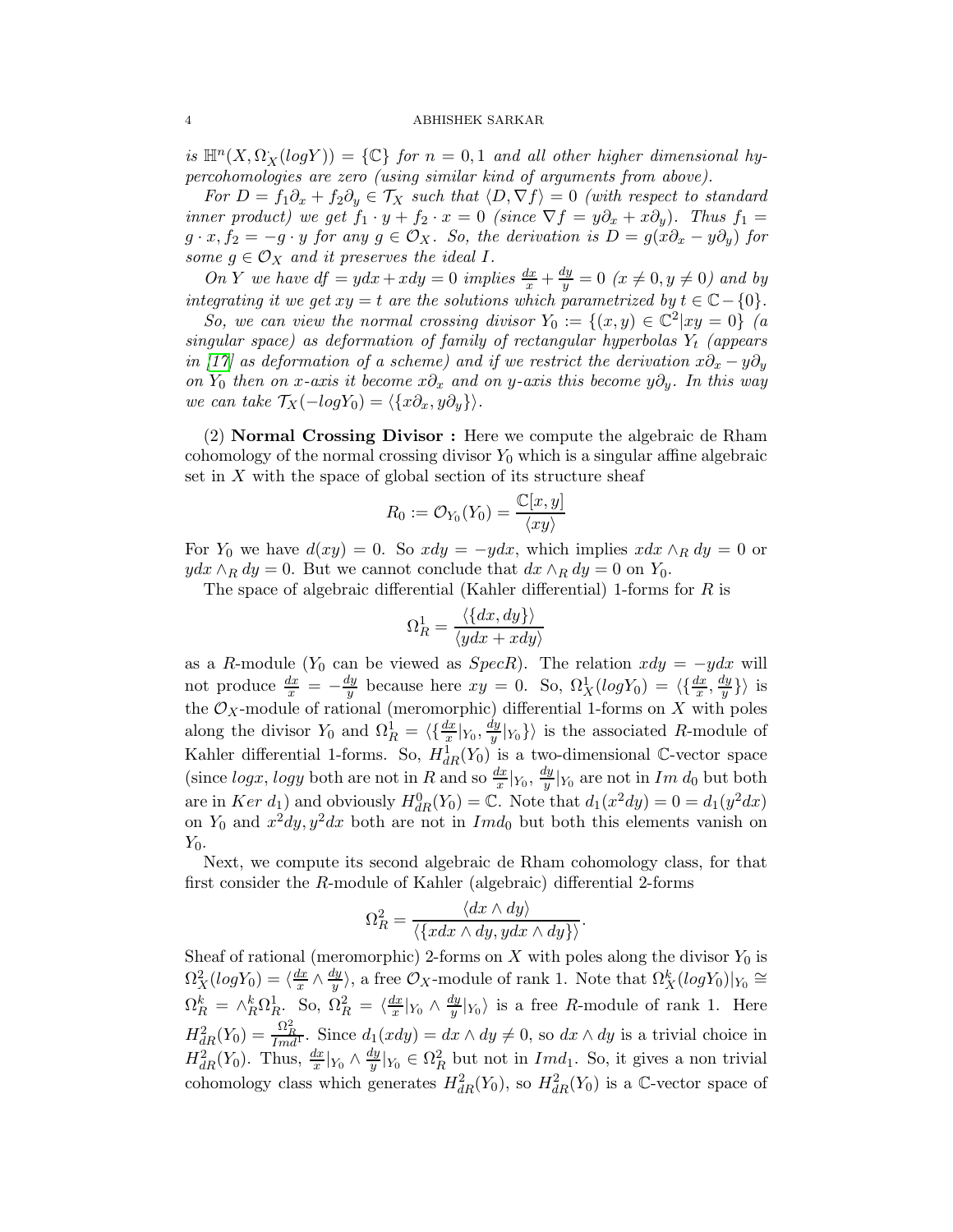dimension 1. Note that  $Y_0$  is of same homotopy type to a point, so singular cohomologies of  $Y_0$  vanishes in all higher dimensions ( $\geq 1$ ).

Now, we consider the associated cohomology in complex geometry. In this case  $\frac{dx}{x}, \frac{dy}{y}$  $\frac{dy}{y}$  are holomorphic 1-forms on  $X - Y_0$  and they are meromorphic forms on X with poles along the divisor  $Y_0$ . The hypercohomology of the logarithmic de Rham complex

$$
\mathcal{O}_X \xrightarrow{d_0} \Omega^1_X(log Y_0) \xrightarrow{d_1} \wedge^2_{\mathcal{O}_X} \Omega^2_X(log Y_0) \xrightarrow{d_2} \cdots
$$

is the holomorphic Lie algebroid cohomology ( [\[3\]](#page-15-16))

$$
H^n_{holo}(\mathcal{T}_X(-logY_0)) := \mathbb{H}^n(X, \Omega^*_X(logY_0)) \cong H^n_{dR}(X - Y_0; \mathbb{C})
$$

(by using the standard Lemma of Atiyah- Hodge [\[22\]](#page-15-17)). For this reason in the above computation of algebraic de Rham cohomology for  $A_0$  (or of  $Y_0 =$  $SpecA_0$ , we have computed the standard Lie-Rinehart cohomology of the  $(\mathbb{C}, A_0)$ - Lie-Rinehart algebra  $Der_{\mathbb{K}}(A_0)$  and it provide us cohomology of the torus  $\mathbb{T}^2$  in  $\mathbb{R}^4 \cong \mathbb{C}^2$  (note that  $X - Y_0 = \{(x, y) \in \mathbb{C}^2 | x \neq \overline{0} \text{ and } y \neq \overline{0} \}$  $(\mathbb{C} - \bar{0}) \times (\mathbb{C} - \bar{0})$  homotopic to  $S^1 \times S^1 = \mathbb{T}^2$ .

Note 2.2. In general for smooth algebraic variety and complex manifold, to compute its cohomology we need to consider sheaf of de Rham complex because the space of global sections cannot captures the whole informations. In these cases we can use  $\check{C}$ ech cohomology by considering an affine or good open covers  $($  [\[3\]](#page-15-16), [\[22\]](#page-15-17)) accordingly.

## 3. Lie algebroid Cohomology as derived functor

Lie algebroids over algebraic spaces (in short we call it as a-spaces) discussed in [\[11\]](#page-15-7) by considering the sheaf of Lie-Rinehart algebras. Here we consider special a- spaces  $(X, \mathcal{O}_X)$  with an appropriate choice for the structure sheaf  $\mathcal{O}_X$  and Lie algebroids over an a-space ([11]) in a slightly modified form. This defination is similar to the defination given in [\[10\]](#page-15-5). A Lie algebroid  $\mathcal L$  over an a- space  $(X, \mathcal{O}_X)$  is a quasicoherent sheaf of  $(\mathbb{K}_X, \mathcal{O}_X)$ - Lie-Rinehart algebras.

The Chevalley-Eilenberg- de Rham cohomology for a Lie algebroid is presented as derived functor  $Ext$  ( [\[2,](#page-15-3) [18\]](#page-15-2)). In [\[2\]](#page-15-3), the result is proved for locally free Lie algebroid of finite rank on a Noetherian separated scheme over a field of characteristic 0 and in [\[18\]](#page-15-2), the result stated for locally free Lie algebroid of finite rank over a complex manifold. Here, we do not require the condition of coherent  $\mathcal{O}_X$ -module for a Lie algebroid, and our approach for the proof is slightly different from that in [\[2\]](#page-15-3). Note that for analytic and algebraic geometric set up, we don't need the base space  $X$  to be non-singular. But, in that case we miss the result for the model object tangent sheaf (which become a coherent Lie algebroid but not a locally free Lie algebroid), see [\[11\]](#page-15-7) for details.

For a Lie algebroid  $\mathcal L$  over  $(X, \mathcal O_X)$ , we form the sheaf of tensor algebra  $\mathcal{T}_{\mathcal{O}_X} \mathcal{L}$  as the sheafification of the cannonical presheaf of tensor algebras associated with each open sets (locally gives its space of sections). Then to get universal enveloping algebroid we need to consider one of its special quotient sheaf. Thus we find that  $\mathcal{U}(\mathcal{O}_X, \mathcal{L})$  is a presheaf of associative unital  $\mathbb{K}_X$ -algebra and also a presheaf of left  $\mathcal{O}_X$ -modules with compatibility conditions, where  $\mathcal{U}(\mathcal{O}_X,\mathcal{L})(U) = \mathcal{U}(\mathcal{O}_X(U),\mathcal{L}(U))$  and restriction morphisms are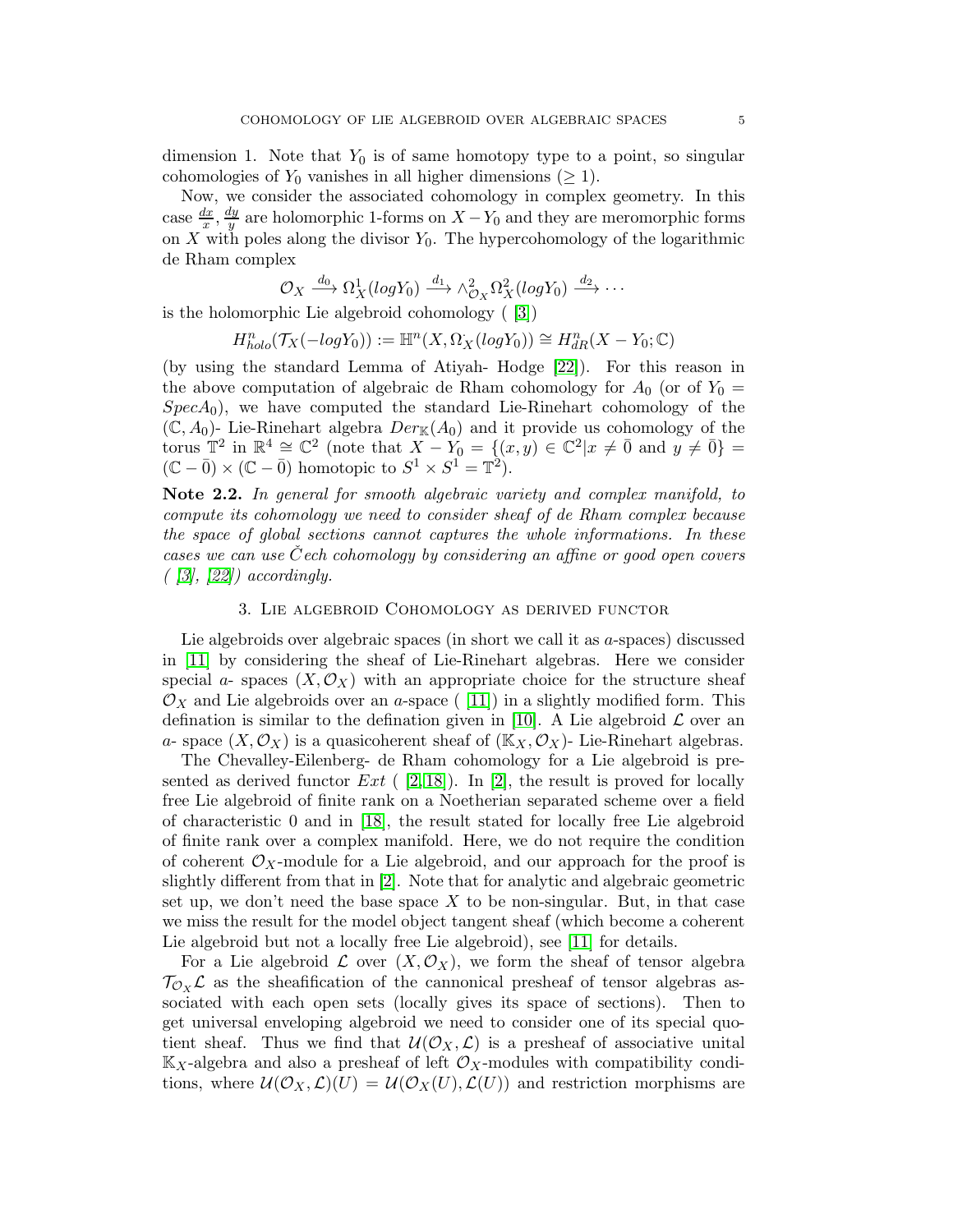the maps  $res_{UV}^{\mathcal{U}}$  for any two open sets  $V, U$  with  $V \subset U$ . We consider its sheaffication, and denote the resulting sheaf by  $\mathscr{U}(\mathcal{O}_X, \mathcal{L})$ . The necessary algebraic structures on  $\mathscr{U}(\mathcal{O}_X,\mathcal{L})$  given via structures induced on stalks of the presheaf  $U(\mathcal{O}_X, \mathcal{L})$ . The sheaf  $\mathscr{U}(\mathcal{O}_X, \mathcal{L})$  is called universal enveloping algebroid of the Lie algebroid  $\mathcal{L}$ .

The Atiyah algebroid  $At(\mathcal{E})$  is a sheaf of derivations of the  $\mathcal{O}_X$ -module  $\mathcal E$ with scaler symbols (see [\[2,](#page-15-3)[18\]](#page-15-2)). If  $(\mathcal{E}, \nabla)$  is a  $\mathcal{L}$ -module, then the Lie algebroid morphism

$$
\nabla : \mathcal{L} \to At(\mathcal{E})
$$

extends to a  $\mathcal{O}_X$ -linear homomorphism of  $\mathbb{K}_X$ -algebras

$$
\tilde{\nabla}:\mathscr{U}(\mathcal{O}_X,\mathcal{L})\rightarrow \mathcal{E}nd_{\mathbb{K}_X}(\mathcal{E}),
$$

making  $\mathcal E$  into a left  $\mathscr U(\mathcal O_X,\mathcal L)$ -module. If  $\mathcal L$  is locally free  $\mathcal O_X$ -module and  $\mathcal E$ be a  $\mathscr{U}(\mathcal{O}_X,\mathcal{L})$ -module, then the restriction of the action of  $\mathscr{U}(\mathcal{O}_X,\mathcal{L})$  to  $\mathcal{L}$ (by using the canonical embedding of  $\mathcal L$  in  $\mathcal U(\mathcal O_X, \mathcal L)$  [\[11\]](#page-15-7)), gives a  $\mathcal L$ -module structure on  $\mathcal E$ . In this case, the category of  $\mathcal L$ -modules and the category of left  $\mathscr{U}(\mathcal{O}_X,\mathcal{L})$ -modules are equivalent. It helps in studying homological algebra with  $\mathcal{L}\text{-modules}$  ( $\mathcal{L}$  is a sheaf of non-associative K-algebras) by treating them as modules over the associative  $\mathbb{K}_X$ -algebra  $\mathscr{U}(\mathcal{O}_X, \mathcal{L})$ .

<span id="page-5-0"></span>3.1. Chevalley-Eilenberg-de Rham complex and Koszul-Rinehart resolutions: For a Lie algebroid  $\mathcal L$  over  $(X, \mathcal O_X)$  with a representation  $(\mathcal E, \nabla)$ , we associate a cochain complex of (sheaves of)  $\mathcal{O}_X$ -modules ( $\mathcal{H}om_{\mathcal{O}_X}(\wedge_{\mathcal{O}_X}^{\bullet} \mathcal{L}, \mathcal{E}), d$ ) denoted simply as  $\Omega_{\mathcal{L}}^{\bullet}(\mathcal{E})$ , is the sheafification of the presheaf

$$
\{U \mapsto Hom_{\mathcal{O}_X(U)}(\wedge_{\mathcal{O}_X(U)}^{\bullet} \mathcal{L}(U), \mathcal{E}(U)), d_U)\}.
$$

The differential  $d_U$  associated with an open subset U of X is given by

$$
d_U(\omega)(D_1 \wedge \cdots \wedge D_{k+1}) = \sum_{i=1}^k (-1)^{i+1} \nabla^U_{\mathfrak{a}(U)(D_i)}(\omega(D_1 \wedge \cdots \wedge \hat{D}_i \wedge \cdots D_{k+1}))
$$
  
+  $\sum_{i < j} (-1)^{i+j} \omega([D_i, D_j] \wedge D_1 \wedge \cdots \wedge \hat{D}_i \cdots \wedge \hat{D}_j \wedge \cdots \wedge D_{k+1}),$ 

where  $D_i \in \mathcal{L}(U)$  for  $i = 1, \dots, k + 1; \omega \in \Omega_{\mathcal{L}(U)}^k$ ,  $\mathfrak{a}(U)$  is the anchor map (restricted) on U and  $\nabla^U$  is local operator for the flat L connection on E.

If  $\mathcal L$  is a locally free  $\mathcal O_X$ -module of finite rank then

$$
\mathscr{H}om_{\mathcal{O}_X}(\wedge^\bullet_{\mathcal{O}_X}\mathcal{L},\mathcal{E})\cong \wedge^\bullet_{\mathcal{O}_X}\mathcal{L}^*\otimes_{\mathcal{O}_X}\mathcal{E}=\Omega^\bullet_{\mathcal{L}}\otimes_{\mathcal{O}_X}\mathcal{E}
$$

where  $\Omega_{\mathcal{L}}^{\bullet} := \Omega_{\mathcal{L}}^{\bullet}(\mathcal{O}_X)$ . As a special case we consider  $\mathcal{L} = \mathcal{T}_X, \, \mathcal{E} = \mathcal{O}_X$  when X is non-singular (smooth) and we get the de Rham complex  $\Omega_X^{\bullet}$ .

Also, we have the Koszul-Rinehart resolution (locally free) for  $\mathcal{O}_X$  as left  $\mathscr{U}(\mathcal{O}_X, \mathcal{L})$ -module given by locally exact chain complex of sheaves

$$
(\mathscr{U}(\mathcal{O}_X,\mathcal{L})\otimes_{\mathcal{O}_X}\wedge^\bullet\mathcal{L},\partial)
$$

denoted as  $\mathscr{K}_{\mathcal{O}_X}^{\bullet}\mathcal{L}$ . It is the sheafification of the presheaf

$$
\{U\longmapsto (\mathcal{U}(\mathcal{O}_X(U),\mathcal{L}(U))\otimes_{\mathcal{O}_X(U)}\wedge^\bullet \mathcal{L}(U),\partial_U)\}
$$

where the differential  $\partial_U$  associated with an open subset U of X is given by

$$
\partial_U(\bar{D}\otimes D_1\wedge\cdots\wedge D_k)=\sum_{i=1}^k(-1)^{i-1}\bar{D}D_i\otimes D_1\wedge\cdots\wedge\hat{D}_i\wedge\cdots D_k+\sum_{i
$$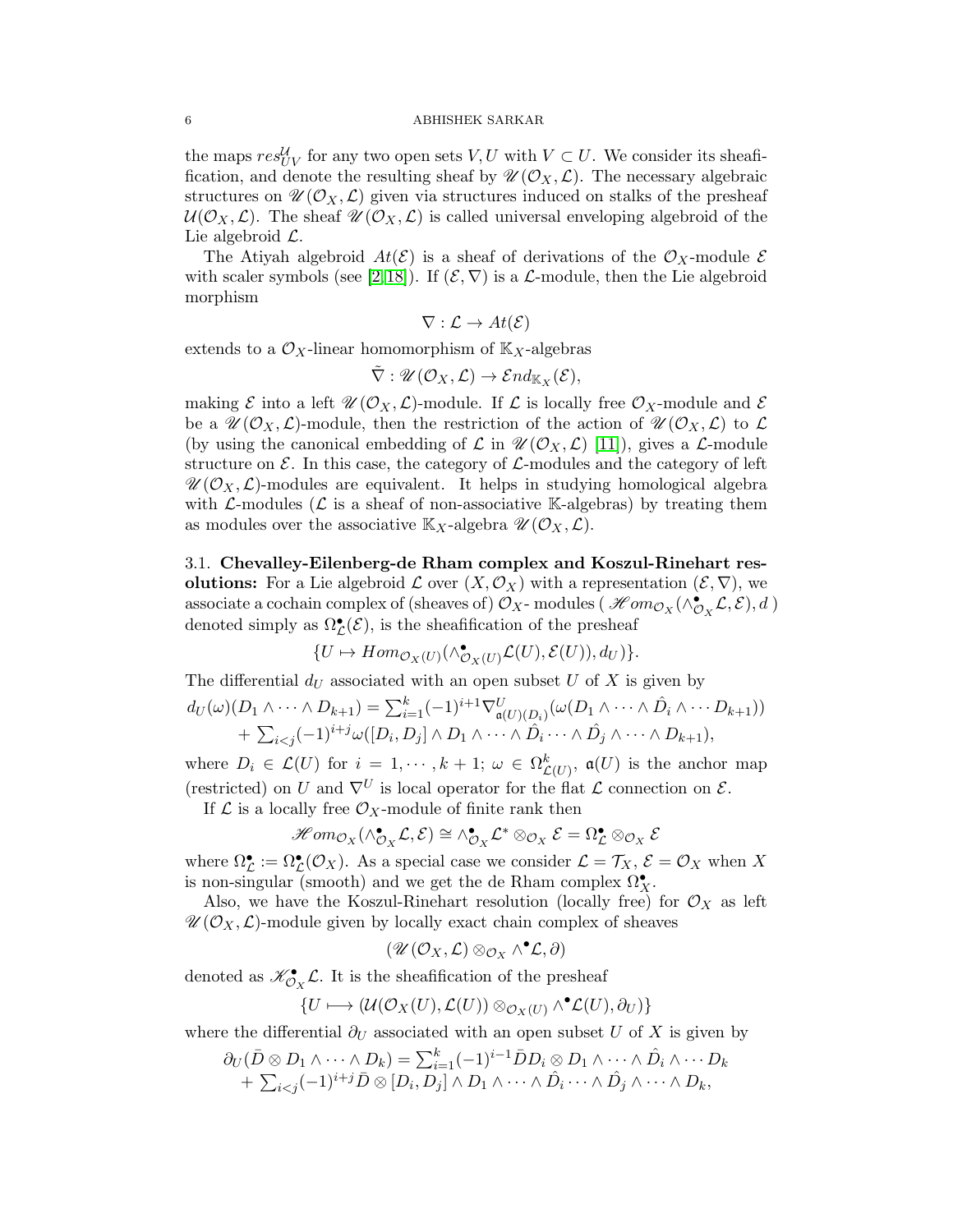for  $D \in \mathcal{U}(\mathcal{O}_X(U), \mathcal{L}(U)), D_i \in \mathcal{L}(U)(i = 1, \dots, k).$  In the next section we consider similar resolutions for  $\mathcal{O}_X$  in the category of left  $\mathcal{S}_{O_X} \mathcal{L}$ - (co)modules, which we denote as  $\widetilde{\mathscr{K}}_{\mathcal{O}_X}^{\bullet} \mathcal{L}$ .

**Notation :** From now on we use this special type of open cover  $\{U_x | x \in X\}$ of X for a locally free Lie algebroid  $\mathcal{L}$ . Here the restrictions  $\mathcal{L}|_{U_x}$  are free  $\mathcal{O}_X|_{U_x}$ -modules for every  $U_x$ . These open sets  $U_x$ 's are called special open sets. We now describe Lie algebroid cohomology as derived functor.

**Theorem 3.1.** Let L be a locally free Lie algebroid over  $(X, \mathcal{O}_X)$  and E a representation of  $\mathcal{L}$ . Then we get an isomorphism of graded vector spaces  $\mathbb{H}^{\bullet}(\mathcal{L}; \mathcal{E}) \cong Ext^{\bullet}_{\mathscr{U}(\mathcal{O}_X, \mathcal{L})}(\mathcal{O}_X, \mathcal{E}).$ 

*Proof.* For every  $x \in X$ , the space of section  $\mathcal{L}(U_x)$  is a  $(\mathbb{K}, \mathcal{O}_X(U_x))$ -Lie-Rinehart algebra and a free module over  $\mathcal{O}_X(U_x)$ . So, locally the Koszul-Rinehart resolution  $\widetilde{\mathscr{K}}_{\mathcal{O}_X}^{\bullet} \mathcal{L}$  is a free resolution of the sheaf of local ring  $\mathcal{O}_X$ .

Here, we consider the two canonically associated presheaf of vector spaces

$$
U \mapsto H^{\bullet}(\Omega^{\bullet}_{\mathcal{L}(U)}, \mathcal{E}(U)),
$$
  

$$
U \mapsto Ext^{\bullet}_{\mathcal{U}(\mathcal{O}_X(U), \mathcal{L}(U))}(\mathcal{O}_X(U), \mathcal{E}(U)))
$$

We have a cannonical  $\mathcal{O}_X$ -module homomorphism (sheafifying the morphism locally given in [\[20\]](#page-15-12)) between the sheaves  $\Omega^{\bullet}_{\mathcal{L}}(\mathcal{E})$  and  $\mathcal{H}om_{\mathcal{O}_X}(\mathcal{K}^{\bullet}_{\mathcal{O}_X}\mathcal{L}, \mathcal{E})$ , which induces a homomorphism between the corresponding cohomologies. We show that it is an isomorphism. We have canonical graded vector space isomorphism

$$
H^{\bullet}(\Omega_{\mathcal{L}(U_x)}^{\bullet}, \mathcal{E}(U_x)) \cong Ext_{\mathcal{U}(\mathcal{O}_X(U_x), \mathcal{L}(U_x))}^{\bullet}(\mathcal{O}_X(U_x), \mathcal{E}(U_x)))
$$

for every  $U_x$  associated with each  $x \in X$  (by using results from [\[20\]](#page-15-12)). Thus the above two presheaves are stalk-wise isomorphic, so their sheafifications become an isomorphism (by Lemma 3.2. and Lemma 3.3. in [\[11\]](#page-15-7)) between the associated cohomology sheaves ( [\[22\]](#page-15-17), [\[2\]](#page-15-3)) i.e.

$$
\mathscr{H}^k(\Omega^\bullet_{\mathcal{L}};\mathcal{E}) \cong \mathscr{E}xt^k_{\mathscr{U}(\mathcal{O}_X,\mathcal{L})}(\mathcal{O}_X,\mathcal{E})), \text{ for every } k.
$$

So, the Chevalley-Eilenberg-de Rham complex of  $\mathcal L$  with coefficient in  $\mathcal E$  is quasi isomorphic to dual of the Koszul-Rinehart resolution of  $\mathcal{O}_X$  (by  $\mathcal{E}$ ) in the category of  $\mathscr{U}(\mathcal{O}_X,\mathcal{L})$ -Modules.

Now, applying the hypercohomology functor  $\mathbb{H}^{\bullet}(X, -)$  ([6,22]) we get the required result (here  $\mathbb{H}^{\bullet}(\mathcal{L}; \mathcal{E}) := \mathbb{H}^{\bullet}(\overline{X}, \Omega^{\bullet}_{\mathcal{L}}(\mathcal{E}))).$ 

Note 3.2. One can find the proof for tangent sheaf (tangent bundle) over a real smooth manifolds is given in [\[20\]](#page-15-12) as a special case, and for Noetherian separated schemes discussed in [\[2\]](#page-15-3) by locally using the ideas of [\[20\]](#page-15-12).

**Remark 3.3.** In complex geometry (algebraic geometry), for a cochain complex of coherent sheaves  $\mathcal{F}^{\bullet}$  over an analytic space (algebraic variety or Noetherian separated scheme), we compute the hypercohomology  $\mathbb{H}^{\bullet}(X, \mathcal{F}^{\bullet})$  via Čech cohomology  $H(\mathcal{U}, \mathcal{F}^{\bullet})$  associated with some good open cover  $\mathcal{U} = \{U_i\}_i$  of X. Specifically we provide a good open cover by connected Stein spaces (affine varieties or affine schemes) and we use Leray's theorem and Cartan-Serre's vanishing theorem  $(\frac{1}{7})$  for sheaf cohomology. Thus when we consider a locally free Lie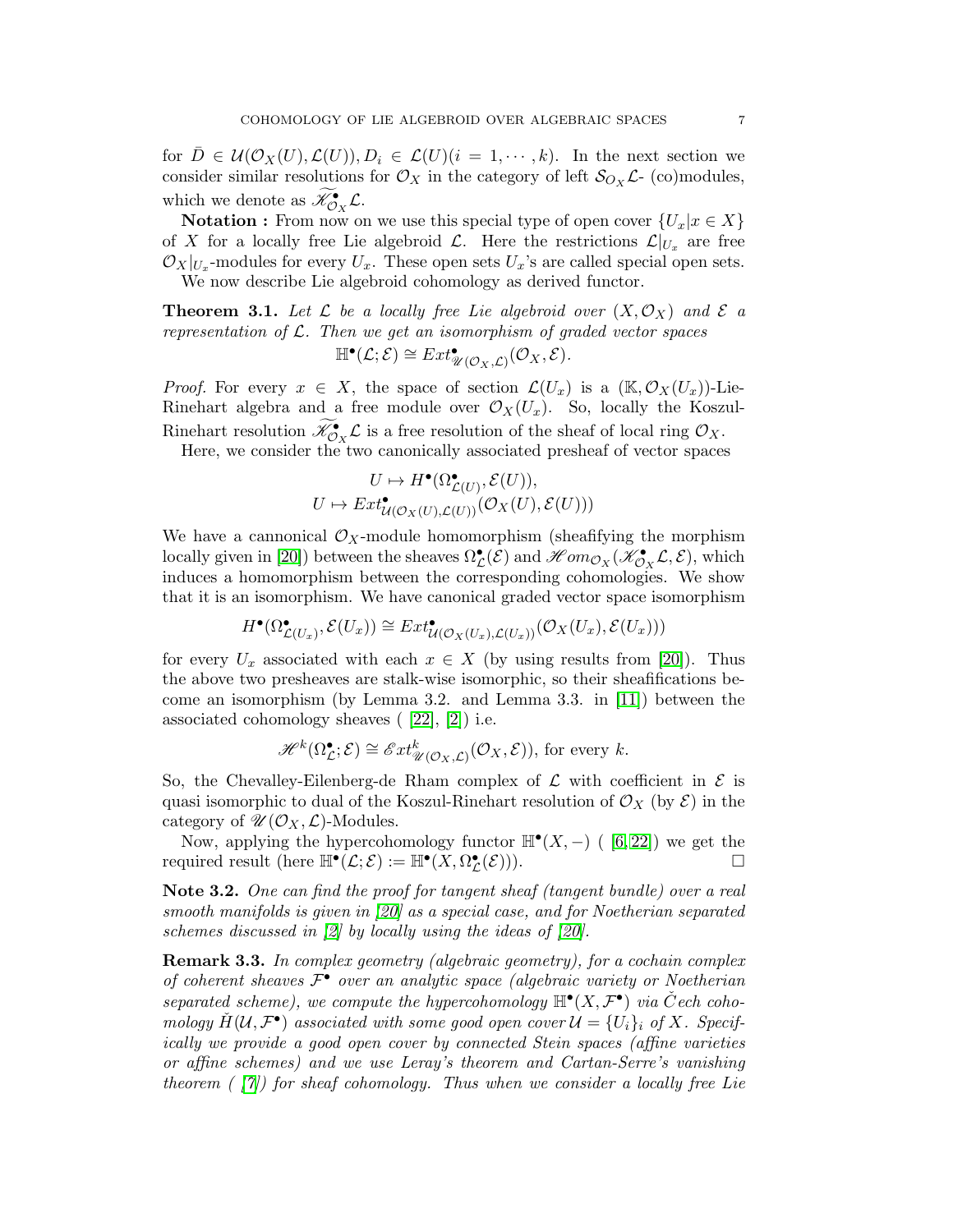algebroid  $\mathcal L$  of finite rank over an analytic space (algebraic variety or Noetherian separated scheme)  $(X, \mathcal{O}_X)$ , we can compute Lie algebroid cohomology as derived functor using  $Cech$  cohomology.

In both cases we have  $\mathbb{H}^{\bullet}(\mathcal{L}; \mathcal{E}) \cong \check{H}(\mathcal{U}, \Omega^{\bullet}_{\mathcal{L}}(\mathcal{E}))$ . Since over Stein spaces (affine schemes)  $U_i$ ,  $\mathcal{L}(U_i)$  is a projective  $\mathcal{O}_X(U_i)$ -module ([15,23]), so we get

$$
H^{\bullet}(\Omega_{\mathcal{L}(U_i)}^{\bullet}, \mathcal{E}(U_i)) \cong Ext_{\mathcal{U}(\mathcal{O}_X(U_i), \mathcal{L}(U_i))}^{\bullet}(\mathcal{O}_X(U_i), \mathcal{E}(U_i))
$$
 (by [20]).

Thus, there is an graded vector space isomorphism between  $\check{C}$ ech cohomologies

$$
\check{H}^{\bullet}(\mathcal{U},\Omega^{\bullet}_{\mathcal{L}}(\mathcal{E})) \cong \check{H}^{\bullet}(\mathcal{U}, \mathscr{H}om_{\mathscr{U}(\mathcal{O}_X,\mathcal{L})}(\mathscr{K}^{\bullet}_{\mathcal{O}_X}\mathcal{L},\mathcal{E})).
$$

In [\[3\]](#page-15-16), the Lie algebroid (hyper)cohomology of holomorphic (algebraic) Lie algebroids over a complex manifold (smooth scheme) has expressed by  $\check{C}$ ech cohomology using a good open cover consisting with connected Stein manifolds (affine schemes). But they have not considered the case associated with analytic spaces. The whole ideas works for the classical case of Lie algebroids over smooth manifolds (smooth real Lie algebroids) using [\[3,](#page-15-16) [8\]](#page-15-22).

## 4. Hochschild Cohomology of a Lie algebroid over a-spaces

In this section, we describe the Hochschild cohomology of universal enveloping algebroid and jet algebroid associated with a locally free Lie algebroid over an a-space. The cohomology groups can be computed using suitable standard complexes. We prove a version of Hochschild-Kostant-Rosenberg (HKR) theorem and dual HKR theorem. It is done by following the local counterpart as can be found in [\[12\]](#page-15-13), where the authors proved (dual) HKR theorem for (finitely generated) projective Lie-Rinehart algebras. One can find in [\[4\]](#page-15-4) the formality for Lie algebroids in a more general approach which includes HKR isomorphism in the category of Gerstenhaber algebras.

Let  $\mathcal L$  be a Lie algebroid over a special a-space  $(X, \mathcal O_X)$  (as previously described).

- The sheaf of L-poly-vector fields on X is defined as  $\mathcal{T}_{\zeta}^{poly}$  $L^{poly}(\mathcal{O}_X)=\bigoplus_i \wedge^i \mathcal{L}.$ This agrees with the standard definitions in case  $\mathcal L$  is one of the variants of the tangent bundle descried for different a-spaces occurs in geometries. We can check that  $\mathcal{T}_{\mathcal{C}}^{poly}$  $\mathcal{L}^{poly}(\mathcal{O}_X)$  is a sheaf of Gerstenhaber algebra on X. In the case for X is a  $C^{\infty}$ -manifold Kontsevich introduced the sheaf of so-called poly-differential operators on  $X$ . This is basically a localized version of the Hochschild complex. It is straightforward to construct a Lie algebroid generalization  $\mathcal{D}^{poly}_{\mathcal{L}}$  $\mathcal{L}^{poy}(\mathcal{O}_X)$  (sheaf of  $\mathcal{L}$ -poly differential operators) of this concept as well. The so-called Hochschild-Kostant-Rosenberg map is a quasi-isomorphism between  $\mathcal{T}_{\mathcal{L}}^{poly}$  $\mathcal{L}^{p o i y}(\mathcal{O}_X)$  and  ${\cal D}^{poly}_{\cal C}$  $_{\mathcal{L}}^{poy}(\mathcal{O}_X)$ . See [\[4\]](#page-15-4) for details.
- Using ideas from proof of HKR theorem (and canonical PBW coalgebra isomorphism) for Lie-Rinehart algebras ( [\[12\]](#page-15-13)) we get the following results. To state these results first we need to recall some notaions associated with a  $(K, R)$ -Lie-Rinehart algebra L and a  $R/K$ -bialgebra A. The symmetric algebra of L over R (using underlying R-module structure) is denoted by  $S_R L$  and  $S_R L^*$  is the symmetric algora for the R-module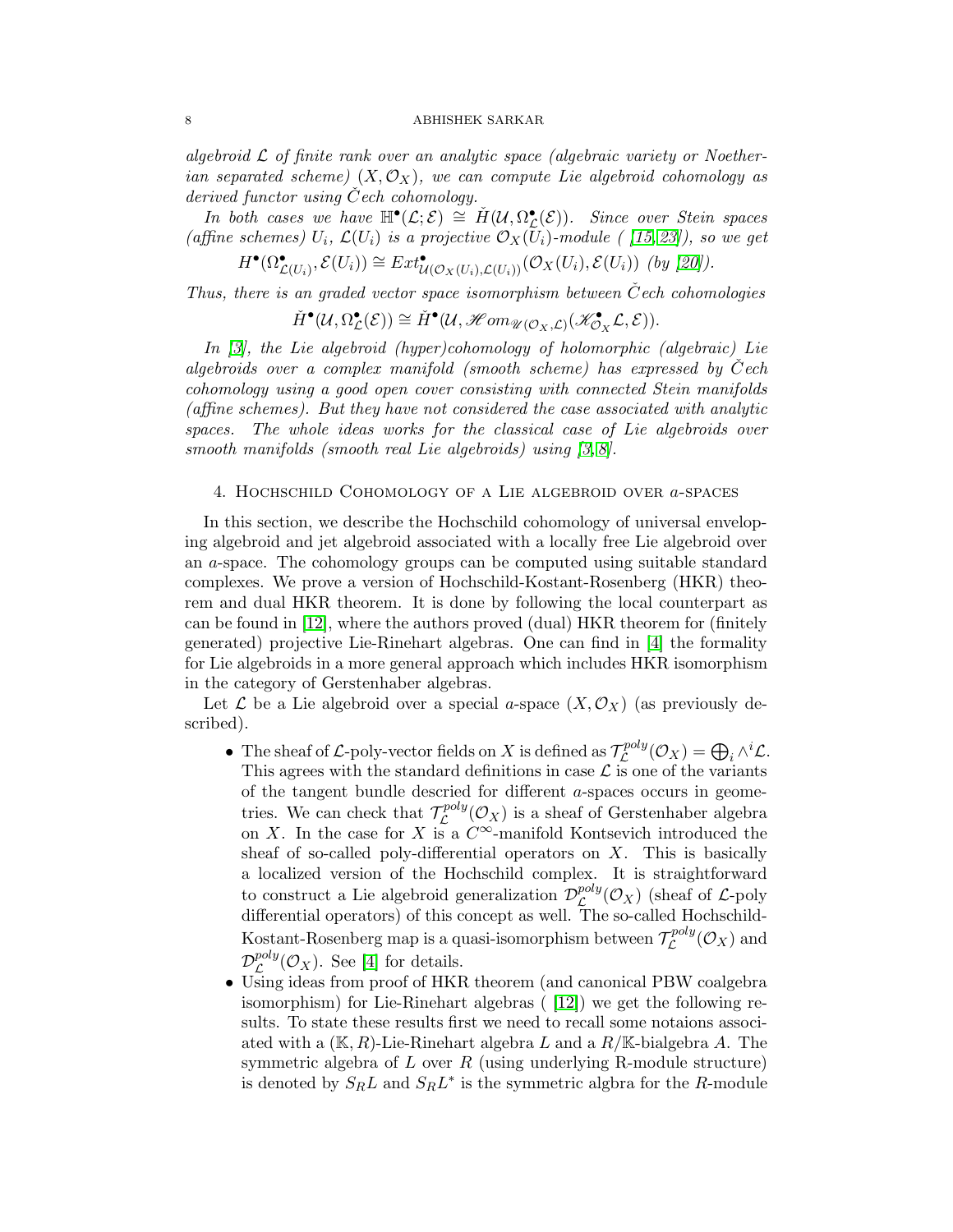$L^* := Hom_R(L, R)$ , the universal enveloping algebra of the  $(\mathbb{K}, R)$ -Lie-Rinehart algebra L is denoted by  $\mathcal{U}(R, L)$  and its dual is the jet algebra  $\mathcal{J}(R,L)$ , the cobar resolution of A (using underlying R-coalgebra structure) is denoted by  $Cob(A)$  and the associated cohomology (applying  $Hom(-, R)$  functor) is Hochschild cohomology of the  $R/\mathbb{K}$ -bialgebra A denoted by  $HH^{\cdot}(A)$  (in our cases A is either  $S_R L$ ,  $\mathcal{U}(R,L)$  or  $S_R L^*$ ,  $\mathcal{J}(R,L)$  with canonical  $R/\mathbb{K}$ -bialgebra structure [\[4,](#page-15-4) [5,](#page-15-9) [12,](#page-15-13) [14\]](#page-15-1)).

We know that the sheaf of symmetric algebras  $\mathcal{S}_{\mathcal{O}_X} \mathcal{L}$  can be seen as universal enveloping algebroid of the Lie algebroid  $\mathcal L$  if the  $\mathcal O_X$ -module  $\mathcal L$  is equipped with zero bracket and zero anchor (in each space of sections) ( [\[11\]](#page-15-7)). Recall that we have P.B.W. presheaf homomorphism of presheaf of  $\mathcal{O}_X$ -algebas given as

$$
\theta : S_{\mathcal{O}_X} \mathcal{L} \to \mathcal{U}(\mathcal{O}_X, \mathcal{L})
$$

$$
f \otimes D_1 \otimes \cdots \otimes D_k \mapsto \frac{1}{k!} f \sum_{\sigma \in S_k} (-1)^{\sigma} \bar{D}_{\sigma(1)} \dots \bar{D}_{\sigma(k)}
$$

where f is a section of  $\mathcal{O}_X$ ,  $D_i$  is a section of  $\mathcal L$  and  $\bar{D}_{\sigma(i)}$  is it's associated image in  $\mathcal{U}(\mathcal{O}_X, \mathcal{L})$   $(i = 1, 2, \dots, k)$ . Sheafification of this map gives the generalized PBW map between the associated sheaves (see [\[11\]](#page-15-7)). Additionally, if  $\mathcal L$  is locally free  $\mathcal{O}_X$ -module then we get following results.

**Lemma 4.1.** If a Lie algebroid  $\mathcal{L}$  is locally free  $\mathcal{O}_X$ -module, then the generalized PBW map (or symmetrization map)

$$
\mathcal{S}_{\mathcal{O}_X}\mathcal{L}\to \mathscr{U}(\mathcal{O}_X,\mathcal{L})
$$

is an isomorphism of  $\mathcal{O}_X$ -coalgebras.

*Proof.* First we take the PBW map associated with space of sections of  $\mathcal{L}$  over each special open subset  $U_x$  in X. It provides an  $\mathcal{O}_X(U_x)$ - coalgebra isomorphism (between the cocommutative  $\mathcal{O}_X(U_x)$ - coalgebras)

$$
S_{\mathcal{O}_X(U_x)}\mathcal{L}(U_x) \cong \mathcal{U}(\mathcal{O}_X(U_x), \mathcal{L}(U_x)).
$$

It induces stalkwise isomorphisms and by using the sheafification functor over the underlying presheaf homomorphism we get the generalized PBW map

$$
\mathcal{S}_{\mathcal{O}_X}\mathcal{L}\to \mathscr{U}(\mathcal{O}_X,\mathcal{L})
$$

is an isomorphism of  $\mathcal{O}_X$ -coalgebras.

<span id="page-8-0"></span>**Lemma 4.2.** If a Lie algebroid  $\mathcal{L}$  is locally free  $\mathcal{O}_X$ -module, then there is an isomorphism of  $K$ -vector spaces associated with each special open set  $U_x$ ,

$$
HH^{\bullet}(\mathcal{U}(\mathcal{O}_X(U_x), \mathcal{L}(U_x))) \cong \wedge^{\bullet}_{\mathcal{O}_X(U_x)} \mathcal{L}(U_x).
$$

*Proof.* The  $(\mathbb{K}, \mathcal{O}_X(U_x))$ -Lie-Rinehart algebra  $\mathcal{L}(U_x)$  is a free  $\mathcal{O}_X(U_x)$ -module for each special open set  $U_x$ . As in [\[12\]](#page-15-13), we consider the quasi isomorphism (denoted by the notation  $\widetilde{\rightarrow}$ ) of cochain complexes associated with each special open set  $U_x$  given as  $Cob^{\bullet}(\mathcal{U}(\mathcal{O}_X(U_x), \mathcal{L}(U_x)) \overset{\sim}{\rightarrow} Cob^{\bullet}(S_{\mathcal{O}_X(U_x)}\mathcal{L}(U_x)).$  The quasi isomorphism induces an isomorphism of graded vector spaces

$$
HH^{\bullet}(S_{\mathcal{O}_X(U_x)}\mathcal{L}(U_x)) \cong HH^{\bullet}(\mathcal{U}(\mathcal{O}_X(U_x), \mathcal{L}(U_x)))
$$

associated with every special open set  $U_x$  for  $x \in X$ . Now for an open set  $U \subset X$  we have the anti-symmetrization (or skew-symmetrization) map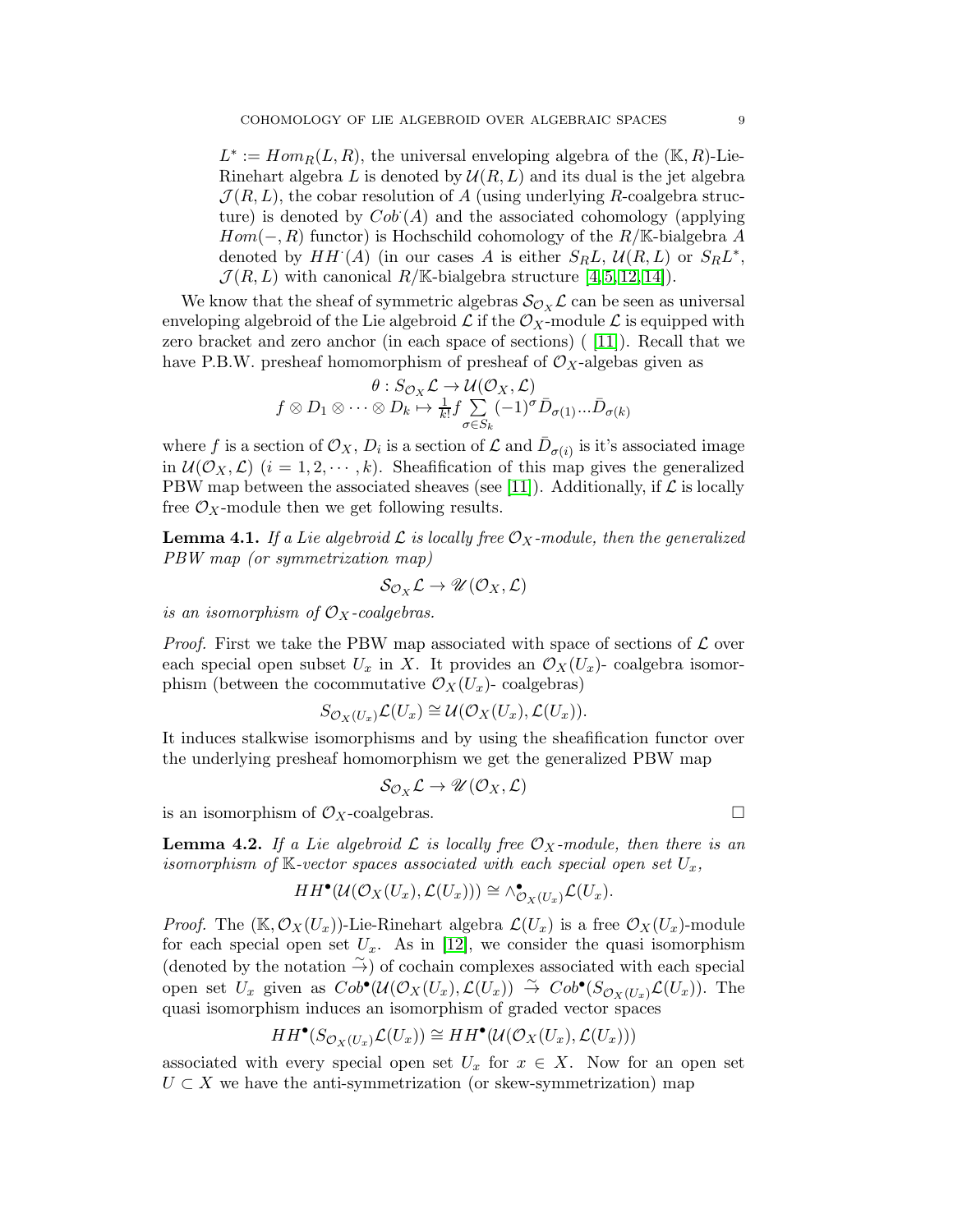$$
Alt_U: \wedge^{\bullet}_{\mathcal{O}_X(U)} \mathcal{L}(U) \to (S_{\mathcal{O}_X(U)} \mathcal{L}(U))^{\otimes^{\bullet}} \text{ given by}
$$
  

$$
D_1 \wedge \cdots \wedge D_n \mapsto \frac{1}{n!} \sum_{\sigma \in S_n} (-1)^{\sigma} D_{\sigma_1} \otimes \cdots \otimes D_{\sigma_n},
$$

as well as the map

$$
P_U: (S_{\mathcal{O}_X(U)}\mathcal{L}(U))^{\otimes \bullet} \to \wedge^{\bullet}_{\mathcal{O}_X(U)}\mathcal{L}(U) \text{ defined as}
$$

$$
\tilde{D}_1 \otimes \cdots \otimes \tilde{D}_n \mapsto Pr_U(\tilde{D}_1) \wedge \cdots \wedge Pr_U(\tilde{D}_n),
$$

Here  $Pr_U : S_{\mathcal{O}_X(U)} \mathcal{L}(U) \to S^1_{\mathcal{O}_X(U)} \mathcal{L}(U) = \mathcal{L}(U)$  is the projection map on the direct summand  $S^1_{\mathcal{O}_X(U)}\mathcal{L}(U) = \mathcal{L}(U) = \wedge^1_{\mathcal{O}_X(U)}\mathcal{L}(U)$  and  $D_i \in \mathcal{L}(U)$ ,  $\bar{D}_i \in S_{\mathcal{O}_X(U)} \mathcal{L}(U)$   $(i = 1, \dots, n)$ .

These morphisms defines cochain equivalence on each special open set  $U_x$  in X and using that we get isomorphism of vector spaces

$$
HH^{\bullet}(\mathcal{U}(\mathcal{O}_X(U_x), \mathcal{L}(U_x))) \cong \wedge^{\bullet}_{\mathcal{O}_X(U_x)} \mathcal{L}(U_x).
$$

Note 4.3. In the sheaf theoretic settings we consider the presheaf of cobar resolutions  $\{U \mapsto Cob^{\bullet}(\mathcal{U}(\mathcal{O}_X(U), \mathcal{L}(U)))$  with canonical restrictions } provide cobar resolution for  $\mathscr{U}(\mathcal{O}_X, \mathcal{L})$ , denote it by  $\mathscr{C}ob^{\bullet}(\mathscr{U}(\mathcal{O}_X, \mathcal{L}))$  and the associated hypercohomology is called Hochschild hypercohomology of  $\mathcal{U}(\mathcal{O}_X, \mathcal{L})$ , denoted as  $\mathbb{H}H^{\bullet}(\mathscr{U}(\mathcal{O}_X,\mathcal{L}))$ . Similar notions applicable for the jet algebroid  $\mathscr{J}(\mathcal{O}_X,\mathcal{L})$ .

On each open set  $U$  of  $X$ , we can define the anti-symmetrization map

$$
\widetilde{Alt}_U: \wedge_{\mathcal{O}_X(U)}^{\bullet} \mathcal{L}(U) \to (\mathcal{U}(\mathcal{O}_X(U), \mathcal{L}(U)))^{\otimes \bullet}
$$

as the earlier case and we can check it is compatible with restrictions and differentials. Applying sheafification we get homomorphism between associated cochain complex of  $\mathcal{O}_X$ -modules, we call it anti-symmetrization map (it depends on context).

<span id="page-9-0"></span>**Lemma 4.4.** If F is a sheaf of  $\mathcal{O}_X$ -modules, then by considering the exterior algebra as a chain complex  $\wedge_{\mathcal{O}_X}^{\bullet} \mathcal{F} := (\oplus_i \wedge_{\mathcal{O}_X}^i \mathcal{F}, 0)$  we get a canonical isomorphism of K-vector spaces

$$
\mathbb{H}^k(X, \wedge_{\mathcal{O}_X}^\bullet \mathcal{F}) \cong \underset{i+j=k}{\oplus} H^j(X, \wedge_{\mathcal{O}_X}^i \mathcal{F})
$$

for every  $k \geq 0$  (or k is any non negative integer).

*Proof.* Here we apply the notion of hypercohomology from [\[6\]](#page-15-18) (replacing usual notations by curly notations) in the special complex of sheaves. For each sheaf of  $\mathcal{O}_X$ -modules (or  $\mathcal{O}_X$ -module)  $\wedge_{\mathcal{O}_X}^i \mathcal{F}$ , we have a flabby Godement resolution (a quasi-isomorphism)

$$
\wedge_{\mathcal{O}_{X}}^{i} \mathcal{F} \stackrel{\sim}{\rightarrow} \mathscr{C}^{\cdot}(\wedge_{\mathcal{O}_{X}}^{i} \mathcal{F}).
$$

So, the sheaf cohomology  $H^{\bullet}(X, \wedge_{\mathcal{O}_X}^i \mathcal{F})$  of  $\wedge_{\mathcal{O}_X}^i \mathcal{F}$   $(i \in \mathbb{N})$  is isomorphic to the cohomology (in usual sense) of the complex of  $\mathcal{O}_X(X)$ -modules  $\mathscr{C}^{\bullet}(\wedge^i_{\mathcal{O}_X}\mathcal{F})(X)$ .

For the complex of sheaves  $\wedge_{\mathcal{O}_X}^{\bullet} \mathcal{F}$ , we consider the corresponding bicomplex of sheaves  $\mathscr{C}^{\bullet}(\mathcal{F}) := (\mathscr{C}^j(\wedge_{\mathcal{O}_{\mathcal{X}}}^i\widetilde{\mathcal{F}}))$   $(i, j \geq 0)$ . The original complex can be embedded in the total complex  $\mathscr{K}^{\bullet} := tot(\mathscr{C}^{\bullet}(\mathcal{F}))$ . Moreover, this embedding is a quasi-isomorphism. The cohomology of the associated complex of global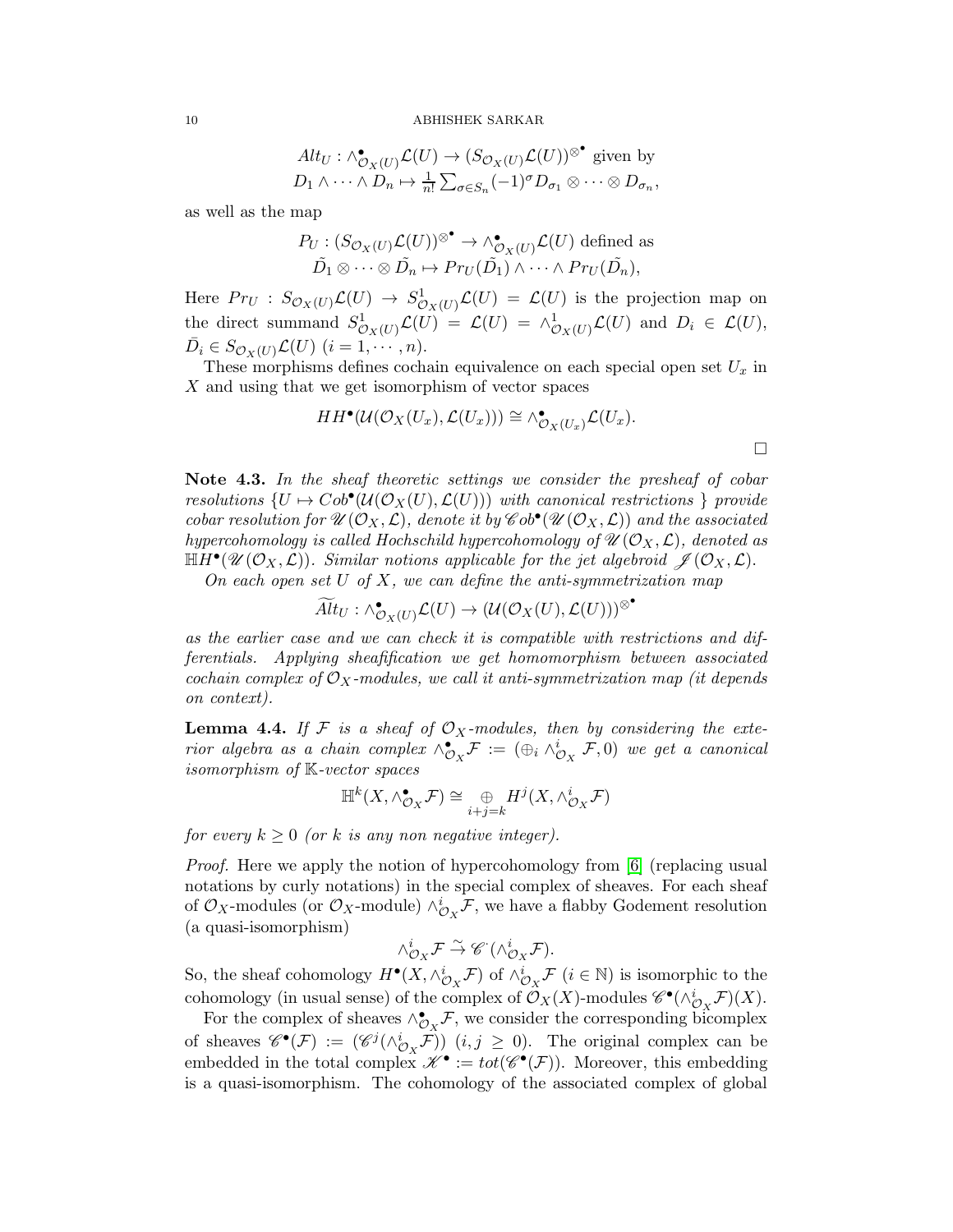sections  $\mathscr{K}^{\bullet}(X) = tot(\mathscr{C}^{\bullet}(\mathcal{F}))(X)$  is the hypercohomology of  $\wedge_{\mathcal{O}_X}^{\bullet} \mathcal{F}$ . Since here differential of the complex is zero, so here computation of cohomology of the total complex is become simpler one. It is directly expressed through the sheaf cohomologies  $H^j(X, \wedge_{\mathcal{O}_X}^i \mathcal{F})$  as stated.

**Notations :** We denote cotensor product with  $\mathcal{O}_X(U)$  in the category of left  $S_{\mathcal{O}_X(U)}\mathcal{L}(U)$ -comodules as  $\mathcal{O}_X(U)\Box_{S_{\mathcal{O}_Y(U)}\mathcal{L}(U)}$  and the associated cohomology groups is given by the Cotor groups (functor) as  $Cotor^{\bullet}_{S_{\mathcal{O}_X(U)}\mathcal{L}(U)}(\mathcal{O}_X(U), -),$ for an open set U of X. Instead of  $S_{\mathcal{O}_X(U)}\mathcal{L}(U)$  we use  $\mathcal{J}(\mathcal{O}_X(U), \mathcal{L}(U))$  when it requires. We use all the above results in the next theorems.

**Theorem 4.5.** (Generalized HKR theorem) Let  $\mathcal{L}$  be a locally free Lie algebroid over  $(X, \mathcal{O}_X)$ . Then the anti-symmetrization map

$$
\wedge_{\mathcal{O}_X}^{\bullet}\mathcal{L}\rightarrow \mathscr{U}(\mathcal{O}_X,\mathcal{L})^{\otimes \bullet}
$$

is a quasi-isomorphism of sheaves, known as of HKR morphism. It induces an isomorphism of graded vector spaces

$$
\mathbb{H}H^{\bullet}(\mathscr{U}(\mathcal{O}_X,\mathcal{L})):=\mathbb{H}^{\bullet}(X,\mathcal{D}^{poly}_{\mathcal{L}}(\mathcal{O}_X))\cong \mathbb{H}^{\bullet}(X, \wedge_{\mathcal{O}_X}^{\bullet}\mathcal{L}))
$$

*Proof.* Assume first  $\mathcal L$  to be a locally free Lie algebroid of finite rank. Since for each  $x \in X$  we have an open set  $U_x$  containing x with  $\mathcal{L}|_{U_x}$  is a free  $\mathcal{O}_X|_{U_x}$ . module, so on each  $U_x$  we use results from the proof of the HKR Theorem ( [\[12\]](#page-15-13)) for  $(\mathbb{K}, \mathcal{O}_X(U_x))$ - Lie-Rinehart algebra  $\mathcal{L}(U_x)$ . Then, for each special open sets  $U_x$  we have isomorphisms of cochain complexes of left  $S_{\mathcal{O}_X(U_x)}\mathcal{L}(U_x)$ comodules

$$
(\mathcal{O}_X(U_x)\Box_{S_{\mathcal{O}_X(U_x)}\mathcal{L}(U_x)}\tilde{K}^\bullet_{\mathcal{O}_X(U_x)}\mathcal{L}(U_x),id_{\mathcal{O}_X(U_x)}\Box \partial_{U_x})\stackrel{\phi_{U_x}}{\rightarrow}(\wedge^\bullet_{\mathcal{O}_X(U_x)}\mathcal{L}(U_x),0)
$$

compatible with restrictions, where  $\tilde{K}^{\bullet}_{\mathcal{O}_X(U_x)}\mathcal{L}(U_x) = S_{\mathcal{O}_X(U_x)}\mathcal{L}(U_x)\otimes \wedge^{\bullet}_{\mathcal{O}_X(U_x)}\mathcal{L}(U_x)$ and  $\partial_U$  is given in [3.1.](#page-5-0)

Now, an open set U is expressed by partition as  $\cup_{x\in X}(U\cap U_x)$  and we have cochain homomorphisms of left  $S_{\mathcal{O}_X(U)}\mathcal{L}(U)$ - comodules

$$
(\mathcal{O}_X(U)\Box_{S_{\mathcal{O}_X(U)}\mathcal{L}(U)}\tilde{K}^{\bullet}_{\mathcal{O}_X(U)}\mathcal{L}(U),id_{\mathcal{O}_X(U)}\Box \partial_U)\stackrel{\phi_U}{\rightarrow}(\wedge^{\bullet}_{\mathcal{O}_X(U)}\mathcal{L}(U),0)
$$

compatible with restrictions. Then it induces homomorphism on the associated presheaves which become stalkwise isomorphism. So, by applying sheafification functor we get isomorphism of cochain complexes left  $\mathcal{S}_{\mathcal{O}_X} \mathcal{L}$ - comodules

$$
(\mathcal{O}_X \Box_{\mathcal{S}_{\mathcal{O}_X} \mathcal{L}} \tilde{K}^{\bullet}_{\mathcal{O}_X} \mathcal{L}, id_{\mathcal{O}_X} \Box \partial) \stackrel{\phi}{\rightarrow} (\wedge^{\bullet}_{\mathcal{O}_X} \mathcal{L}, 0).
$$

Applying hypercohomology functor  $\mathbb{H}^{\bullet}(X, -)$  we get

$$
Cotor_{\mathcal{S}_{\mathcal{O}_X}\mathcal{L}}^{\bullet}(\mathcal{O}_X, \mathcal{O}_X) \cong \mathbb{H}^{\bullet}(X, \wedge_{\mathcal{O}_X}^{\bullet}\mathcal{L}).
$$

To compute  $\mathbb{H}H^{\bullet}(\mathcal{S}_{\mathcal{O}_X}\mathcal{L}),$  we consider the standard cobar resolution associated with each open set U, denoted as  $(Cob^{\bullet}(S_{\mathcal{O}_X(U)}\mathcal{L}(U)), \beta_U)$  and defined by

$$
0 \to S_{\mathcal{O}_X(U)}\mathcal{L}(U)) \xrightarrow{\Delta_U} (S_{\mathcal{O}_X(U)}\mathcal{L}(U)))^{\otimes_{\mathcal{O}_X(U)}^2} \xrightarrow{\Delta_U \otimes id} (S_{\mathcal{O}_X(U)}\mathcal{L}(U)))^{\otimes_{\mathcal{O}_X(U)}^3} \xrightarrow{\Delta_U \otimes id} \dots,
$$

 $\Box$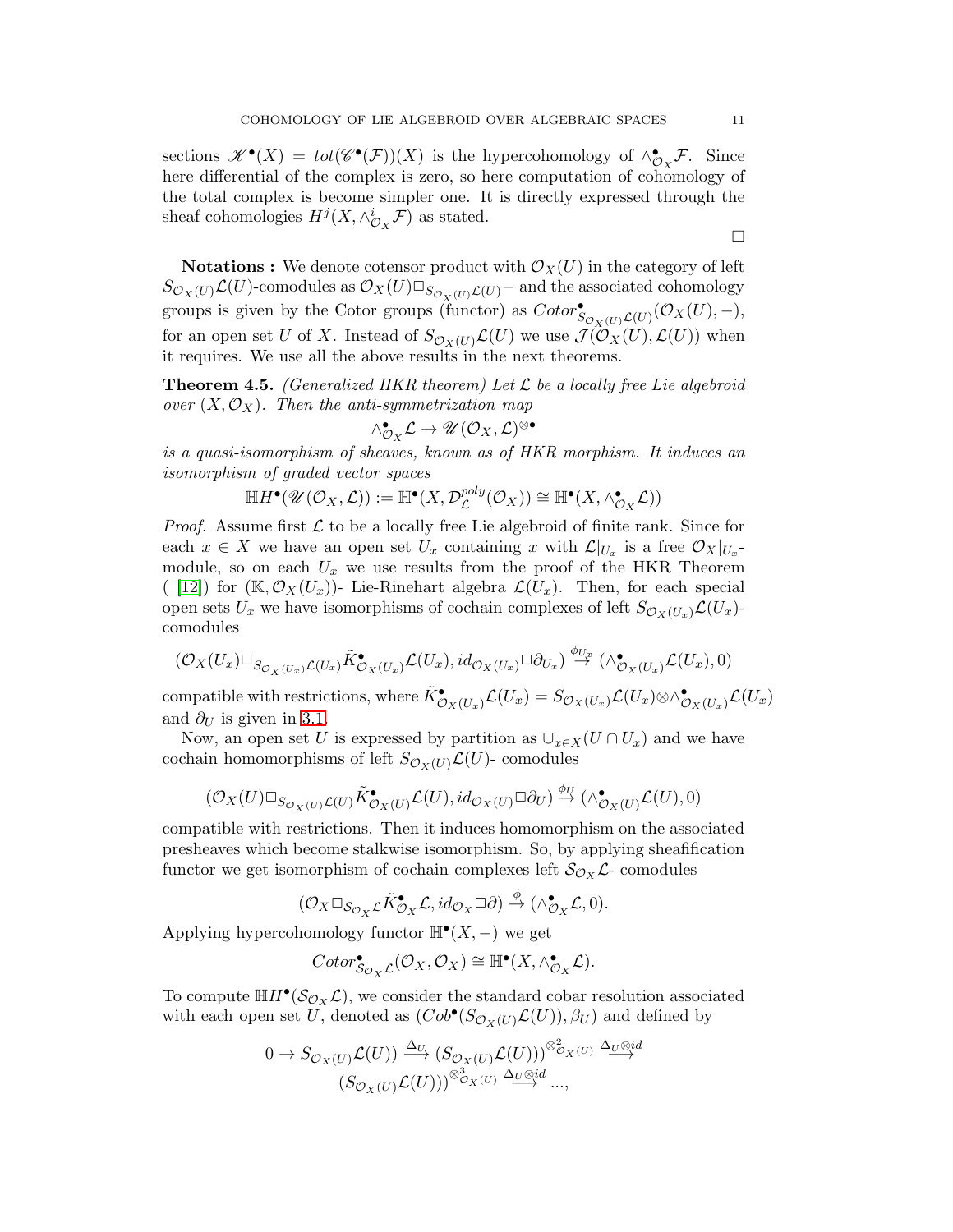where  $\Delta_U$  is the comultiplication map for the  $\mathcal{O}_X(U)/\mathbb{K}$ -bialgebra  $S_{\mathcal{O}_X(U)}\mathcal{L}(U)$ ( [\[11\]](#page-15-7), [\[5,](#page-15-9)12]) and *id* is the identity map on  $S_{\mathcal{O}_X(U)}\mathcal{L}(U)$ .

We have two presheaf of vector spaces, one is presheaf of cobar resolutions of the sheaf  $\mathcal{S}_{\mathcal{O}_X} \mathcal{L}$  of  $\mathcal{O}_X/\mathbb{K}_X$ -bialgebra, defined as

$$
U \mapsto Cob^{\bullet}(S_{\mathcal{O}_X(U)}\mathcal{L}(U))
$$

with its restriction morphism induced from the restrictions of the sheaf  $\mathcal{S}_{\mathcal{O}_X} \mathcal{L}$ , and other one is considering cotensor product with  $\mathcal{O}_X$  to the presheaf of Koszul-Rinehart resolution of  $\mathcal{O}_X$  in the category of left  $S_{\mathcal{O}_X} \mathcal{L}$ -comodules, defined as

$$
U \mapsto \widetilde{K}^{\bullet}_{\mathcal{O}_X(U)} \mathcal{L}(U).
$$

These two presheaves are quasi isomorphic on affine pieces  $U_x$  for every  $x \in X$ (for  $C^{\infty}$  case these holds for every open set U). In stalkwise, it induces quasiisomorphism and by applying sheafification functor we get quasi-isomorphism (chain homotopy)

$$
\mathscr{C}ob^\bullet(\mathcal{S}_{\mathcal{O}_X}\mathcal{L})\stackrel{\sim}{\rightarrow}\widetilde{\mathscr{K}^\bullet}_{\mathcal{O}_X}\mathcal{L}
$$

(using the alternating map and projection map [4,](#page-8-0) we have quasi isomorphism

$$
S_{\mathcal{O}_X(U)}\mathcal{L}(U)\otimes_{\mathcal{O}_X(U)}\wedge^n_{\mathcal{O}_X(U)}(\mathcal{L}(U))\stackrel{(id\otimes Alt)v}{\longrightarrow}(S(\mathcal{O}_X(U),\mathcal{L}(U)))^{\otimes (n+1)})
$$

Then on taking cotensor product by  $\mathcal{O}_X$  from left (as standard left  $\mathcal{S}_{\mathcal{O}_X} \mathcal{L}$ comodule) to the above cochain complexes of sheaves of left  $\mathcal{S}_{\mathcal{O}_X} \mathcal{L}$ -comodules we get

$$
(\mathcal{O}_X \Box_{\mathcal{S}_{\mathcal{O}_X} \mathcal{L}} \mathscr{C}ob^{\bullet}(\mathcal{S}_{\mathcal{O}_X} \mathcal{L}), d) \stackrel{\sim}{\rightarrow} (\wedge_{\mathcal{O}_X}^{\bullet} \mathcal{L}, 0).
$$

Applying hypercohomology functor  $\mathbb{H}^{\bullet}(X, -)$  we get Hochschild hypercohomology of  $\mathscr{U}(\mathcal{O}_X, \mathcal{L})$  through derived functor Cotor as

$$
\mathbb{H}H^{\bullet}(\mathscr{U}(\mathcal{O}_X,\mathcal{L})) \stackrel{\cong}{\to} \mathbb{H}^{\bullet}(X, \wedge_{\mathcal{O}_X}^{\bullet} \mathcal{L}).
$$

On the other hand, we have two presheaves of vector spaces. First one is presheaf of cobar resolutions of the structure sheaf  $\mathcal{O}_X$  cotensoring with  $\mathcal{O}_X$  as left  $\mathcal{S}_{\mathcal{O}_X} \mathcal{L}$ -comodule  $(\mathcal{S}_{\mathcal{O}_X} \mathcal{L}$  is a  $\mathcal{O}_X/\mathbb{K}_X$ -bialgebra) i.e., for every open set U in  $X$  we have

$$
U \mapsto \mathcal{O}_X(U) \square_{S_{\mathcal{O}_X(U)}} \mathcal{L}(U) \mathcal{C}ob^{\bullet}(S_{\mathcal{O}_X(U)}\mathcal{L}(U))
$$

with its restriction morphism induced from the restrictions of the sheaf  $\mathcal{S}_{\mathcal{O}_X} \mathcal{L}$ (using restiction of tensor products of sheaves). The second presheaf is the presheaf of Koszul-Rinehart resolution of  $\mathcal{O}_X$  in the category of left  $S_{\mathcal{O}_X} \mathcal{L}$ comodules i.e., for every open set  $U$  in  $X$  we have

$$
U\mapsto \mathcal{O}_X(U)\Box_{S_{\mathcal{O}_X(U)}\mathcal{L}(U)}\widetilde{K}^\bullet_{\mathcal{O}_X(U)}\mathcal{L}(U)
$$

which are compatible with restriction morphisms. These two presheaves are quasi isomorphic on each special open sets  $U_x$  for every  $x \in X$ . Since we have

$$
Alt_{U_x}: \wedge^{\bullet} _{\mathcal{O}_X(U_x)} \mathcal{L}(U_x) \to Cob^{\bullet}(\mathcal{U}(\mathcal{O}_X(U_x), \mathcal{L}(U_x))) \cong Cob^{\bullet}(S_{\mathcal{O}_X(U_x)} \mathcal{L}(U_x),
$$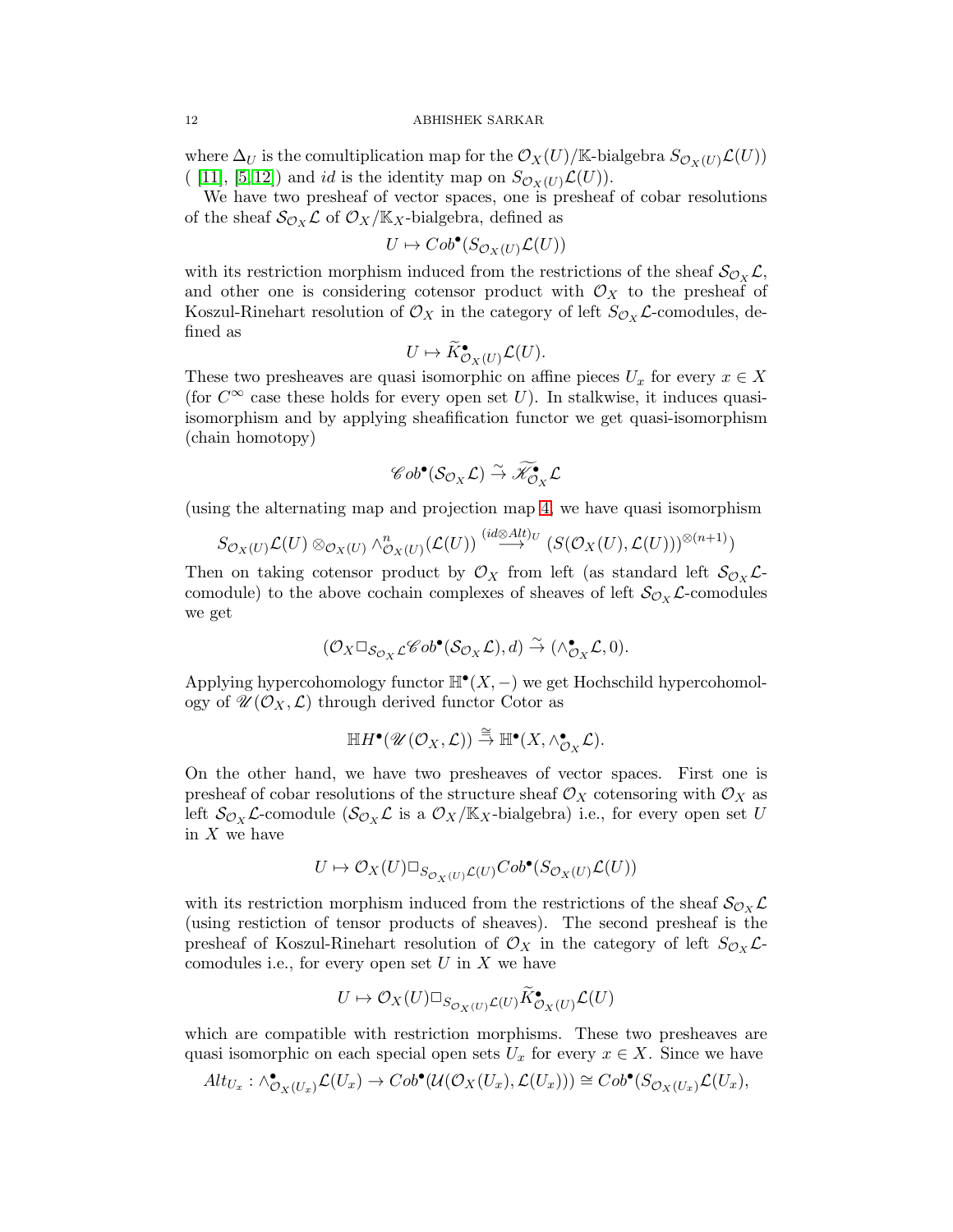by considering their cohomologies we get,

$$
HH^{\bullet}(S_{\mathcal{O}_X(U_x)}\mathcal{L}(U_x)) \cong HH^{\bullet}(\mathcal{U}(\mathcal{O}_X(U_x), \mathcal{L}(U_x))) \cong \wedge^{\bullet}_{\mathcal{O}_X(U_x)}\mathcal{L}(U_x).
$$

Let  $\phi_{U_x}$  be the morphisms in the cochain level on each special open sets. Then these morphisms  $\phi_{U_x}$  are quasi isomorphism, for each  $x \in X$ . We can canonically construct (sheafifying) a morphism  $\phi$  between the associated cochain complexes such that  $\phi|_{U_x} = \phi_{U_x}$  and induces stalkwise quasi isomorphism in the cochain complex of associated stalks. So the corresponding presheaves of vector spaces

$$
U \mapsto HH^{\bullet}(S_{\mathcal{O}_X(U)}\mathcal{L}(U)),
$$
  

$$
U \mapsto \wedge^{\bullet}_{\mathcal{O}_X(U)}\mathcal{L}(U)
$$

are isomorphic on special open sets by the morphism  $HH^{\bullet}(\phi)$ . From this we get isomorphisms  $HH_x^{\bullet}(\phi)$  in the cohomology of the cochain complex of associated stalks for each  $x \in X$ . So, by considering sheafification (of these two presheaf of cohomology spaces which are isomorphic stalkwise) we get isomorphism in the associated cohomology sheaves as

$$
\mathscr{H} H^{\bullet}(\mathscr{U}(\mathcal{O}_X,\mathcal{L})) \cong \mathscr{H} H^{\bullet}(\mathcal{S}_{\mathcal{O}_X}\mathcal{L}) \cong \wedge^{\bullet}_{\mathcal{O}_X}\mathcal{L}.
$$

Here the second isomorphism above is given by the map  $\mathscr{H}H^{\bullet}(\phi)$ .

Next on the induced hypercohomology groups we have

$$
\mathbb{H}H^{\bullet}(\mathscr{U}(\mathcal{O}_X,\mathcal{L}))\cong \mathbb{H}H^{\bullet}(\mathcal{S}_{\mathcal{O}_X}\mathcal{L})\cong \mathbb{H}^{\bullet}(X,\wedge^{\bullet}_{\mathcal{O}_X}\mathcal{L}).
$$

In general case, where  $\mathcal{L}$  is locally free over  $\mathcal{O}_X$  but not coherent, there exist a filtered ordered set J as well as an inductive system of finitely generated projective (or, even free)  $\mathcal{O}_X(U_x)$  - modules  $\{\mathcal{L}(U_x)_j | j \in J\}$  such that

$$
\mathcal{L}(U_x) \cong \varinjlim_{j \in J} \mathcal{L}(U_x)_j,
$$

for each special open set  $U_x$  (using results from [\[12\]](#page-15-13)). Since both  $\mathbb{H}H$  (which is the derived functor cotor here) as well as  $S$  commute with inductive limits over a filtered ordered set, we get required result using the result from locally finitely generated projective case  $([12])$ .

**Remark 4.6.** This result is proved for a locally free Lie algebroid of finite rank over a smooth algebraic variety (or smooth scheme) in  $\mathcal{A}$  with the associated isomorphism is in the category of Gerstenhaber algebras.

**Corollary 4.7.** In the special case of  $\mathcal{L} = \mathcal{T}_X$  when X is non-singular(or smooth), we get isomorphism of graded vector spaces

$$
\mathbb{H}H^{\bullet}(\mathscr{U}(\mathcal{O}_X,\mathcal{T}_X))=\mathbb{H}^{\bullet}(X,\mathcal{D}_X^{poly,\bullet})\cong \mathbb{H}^{\bullet}(X,\mathcal{T}_X^{poly,\bullet}).
$$

**Corollary 4.8.** By applying the Lemma  $4.4$ , the above HKR theorem reduces to

$$
\mathbb{H}H^{\bullet}(\mathscr{U}(\mathcal{O}_X,\mathcal{L}))\cong \underset{i,j}{\oplus}H^j(X,\wedge^i_{\mathcal{O}_X}\mathcal{L}).
$$

**Note 4.9.** The jet algebroid  $\mathcal{J}(\mathcal{O}_X, \mathcal{L})$  of a Lie algebroid  $\mathcal{L}$  over a a-space  $(X, \mathcal{O}_X)$  is the sheafification of the presheaf  $\{U \mapsto \mathcal{J}(\mathcal{O}_X(U), \mathcal{L}(U))\}$ . It has a canonical  $\mathcal{O}_X/\mathbb{K}_X$ -bialgebra structure induces from  $\mathscr{U}(\mathcal{O}_X,\mathcal{L})$  ([11]).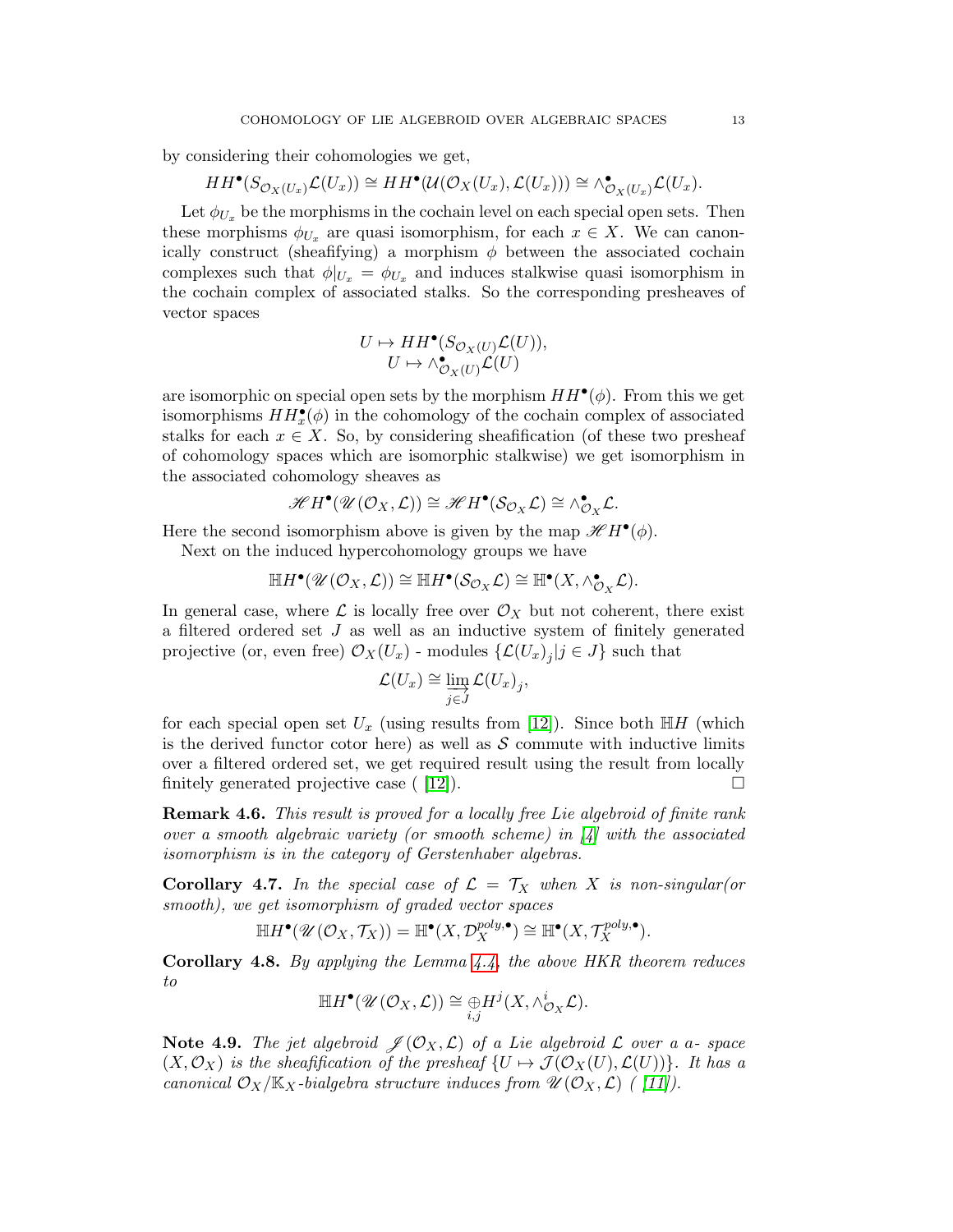**Theorem 4.10.** (Generalized dual HKR theorem) Let  $\mathcal{L}$  locally free Lie algebroid over  $(X, \mathcal{O}_X)$  which is of finite rank. Then the anti-symmetrization map

$$
\wedge_{\mathcal{O}_{X}}^{\bullet}\mathcal{L}^{*}\rightarrow\mathscr{J}(\mathcal{O}_{X},\mathcal{L})^{\otimes\bullet}
$$

is a quasi-isomorphism of sheaves, known as dual of HKR morphism. It induces in particular isomorphism of graded vector spaces

$$
\mathbb{H}H^{\bullet}(\mathscr{J}(\mathcal{O}_X,\mathcal{L}))\cong \mathbb{H}^{\bullet}(X,\Omega^{\bullet}_{\mathcal{L}})).
$$

*Proof.* For a locally free Lie algebroid  $\mathcal L$  over  $(X, \mathcal O_X)$  of rank r (for some  $r \in \mathbb{N}$ ), the dual of  $\mathcal L$  (denoted by  $\mathcal L^*$ ) is a locally free  $\mathcal O_X$ -module of rank r i.e.,  $\mathcal{L}^*(U_x)$  has a basis  $\{w_1, \cdots, w_r\}$  (say) for some special open set  $U_x$  arond  $x \in$ X. Since  $\mathscr{J}(\mathcal{O}_X, \mathcal{L})$  is a commutative  $\mathcal{O}_X$ - algebra, so  $\mathcal{J}(\mathcal{O}_X(U_x), \mathcal{L}(U_x)) \cong$  $\mathcal{O}_X(U_x)[[w_1, \cdots, w_r]]$  as  $\mathcal{O}_X(U_x)$ -algebra. Thus by applying sheafification functor we get  $\mathcal{O}_X$ -algebras as  $\mathscr{J}(\mathcal{O}_X, \mathcal{L}) \cong \widetilde{\mathcal{S}}_{\mathcal{O}_X} \widetilde{\mathcal{L}}^*$  (this sheaf of symmetric algebras is formally completed with respect to the degree)  $(1, 4)$ . Now, consider the Koszul-Rinehart resolution of  $\mathcal{O}_X$  in the category of left  $\mathscr{J}(\mathcal{O}_X, \mathcal{L})$ - comodules is

$$
\mathscr{K}^\bullet_{\mathcal{O}_X}\mathcal{L}^*: \mathcal{O}_X \hookrightarrow (\mathscr{J}(\mathcal{O}_X,\mathcal{L})\otimes_{\mathcal{O}_X}\wedge^\bullet_{\mathcal{O}_X}\mathcal{L}^*,\nabla)=\bar{\mathscr{K}}^\bullet_{\mathcal{O}_X}\mathcal{L}^*
$$

where  $\nabla$  is given by the continuation of the Grothendieck connections (canonical left  $\mathcal{L}(U)$ -connection on  $\mathcal{J}(\mathcal{O}_X(U),\mathcal{L}(U))$ , see [\[12\]](#page-15-13)) associated with each open set  $U$  in  $X$ . So, it is basically the sheafification of the presheaf

$$
U \mapsto \{\mathcal{O}_X(U) \hookrightarrow \bar{K}_{\mathcal{O}_X(U)}^{\cdot}(\mathcal{L}(U))^*\}
$$

with natural restrictions. The unit of  $\mathscr{J}(\mathcal{O}_X, \mathcal{L})$  as  $\mathcal{O}_X$ -algebra gives the morphism from  $\mathcal{O}_X$  to  $\bar{\mathscr{K}}_{\mathcal{O}_X}^{\bullet} \mathcal{L}^*$ .

Applying cotensor product with  $\mathcal{O}_X$  (with canonical  $\mathscr{J}(\mathcal{O}_X, \mathcal{L})$ - comodule structure, which induces from the  $\mathscr{U}(\mathcal{O}_X,\mathcal{L})$ - module structure on  $\mathcal{O}_X$  to the Koszul-Rinehart complex of  $\mathcal{L}^*$ , we get isomorphism of sheaf of cochain complexes of  $\mathscr{J}(\mathcal{O}_X, \mathcal{L})$ - comodules as

$$
(\mathcal{O}_X \Box_{\mathscr{J}(\mathcal{O}_X,\mathcal{L})} \tilde{K}^{\bullet}_{\mathcal{O}_X} \mathcal{L}^*, id_{\mathcal{O}_X} \Box \nabla) \cong (\wedge^{\bullet}_{\mathcal{O}_X} \mathcal{L}^*, d_{\mathcal{L}}).
$$

Since  $\mathcal L$  is locally free  $\mathcal O_X$ -module of finite rank, so there exists open sets  $U_x$ around each point  $x \in X$  where  $\mathcal{L}|_{U_x}$  is free  $\mathcal{O}_X|_{U_x}$ -module of finite rank and so for each  $U_x$  we can use results from the proof of the dual HKR Theorem ([12]) for the  $(\mathbb{K}, \mathcal{O}_X(U_x))$ - Lie-Rinehart algebra  $\mathcal{L}(U_x)$ . Thus we get

$$
\wedge_{\mathcal{O}_X(U_x)}^{\bullet}(\mathcal{L}(U_x))^* \cong (\wedge_{\mathcal{O}_X(U_x)}^{\bullet} \mathcal{L}(U_x))^*.
$$

So, here  $\mathscr{H}om_{\mathcal{O}_X}(\wedge_{\mathcal{O}_X}^{\bullet}\mathcal{L},\mathcal{O}_X)\cong\wedge_{\mathcal{O}_X}^{\bullet}\mathcal{L}^*$  and the Chevally-Eilenberg-de Rham complex of  $\mathcal L$  is  $\Omega_{\mathcal L}^{\bullet} := (\wedge_{\mathcal O_X}^{\bullet} \mathcal L^*, d_{\mathcal L}).$  Also, for each open set U of X we have

$$
\mathcal{O}_X(U)\Box_{\mathcal{J}(\mathcal{O}_X(U),\mathcal{L}(U))}\tilde{K}^\bullet_{\mathcal{O}_X(U)}(\mathcal{L}(U))^* \cong \wedge^\bullet_{\mathcal{O}_X(U)}(\mathcal{L}(U))^*
$$

and since on the open set U the unit  $1_U \in \mathcal{J}(\mathcal{O}_X(U), \mathcal{L}(U))$  is given by the left counit  $\epsilon_U : \mathcal{U}(\mathcal{O}_X(U), \mathcal{L}(U)) \to \mathcal{O}_X(U)$ , so on U's the induced differential is exactly the Lie-Rinehart coboundary  $d_{\mathcal{L}(U)}$ . So, for each special open set  $U_x$  we have isomorphisms of cochain complexes of left  $\mathcal{J}(\mathcal{O}_X(U_x),\mathcal{L}(U_x))$ - comodules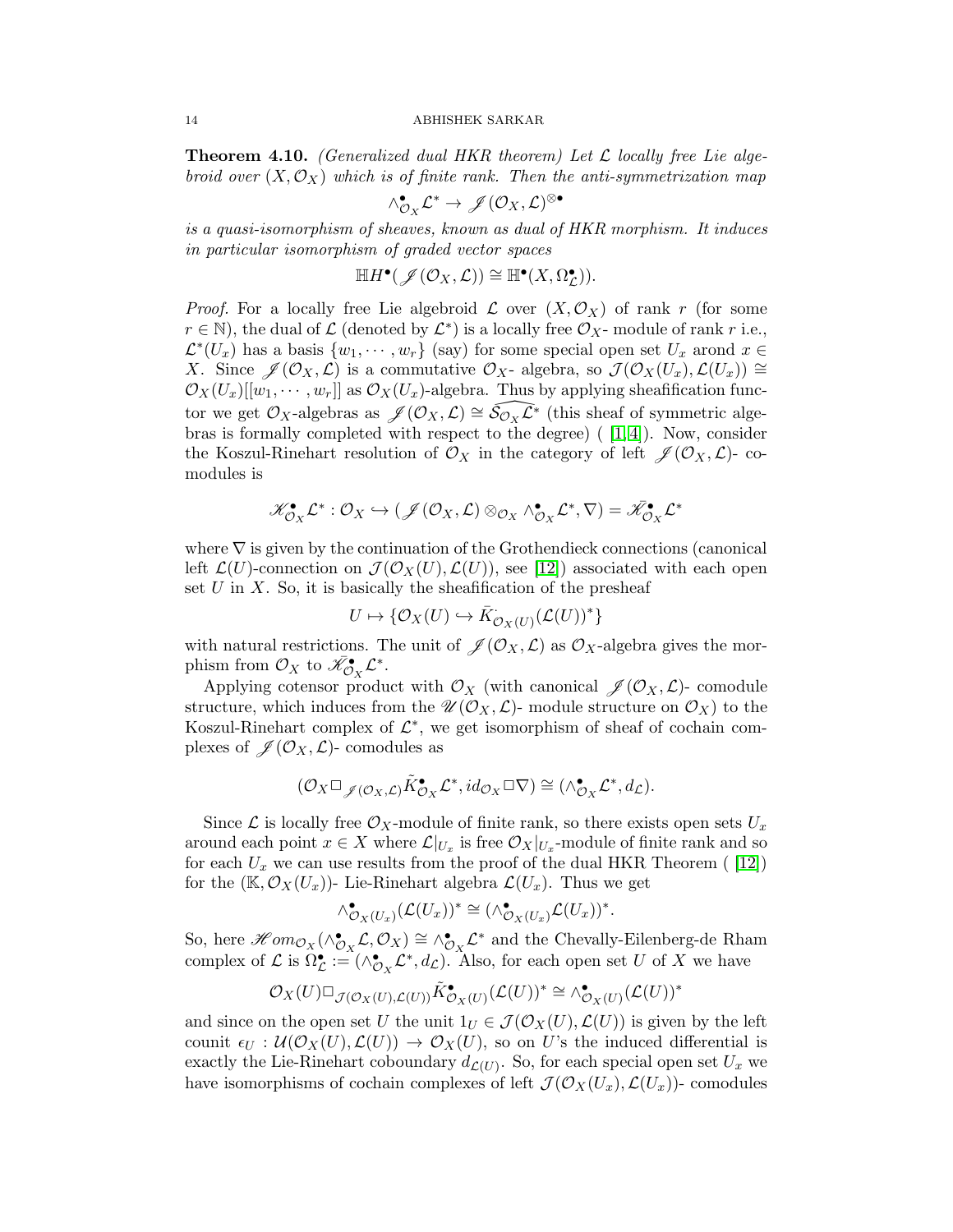$$
(\mathcal{O}_X(U_x)\Box_{\mathcal{J}(\mathcal{O}_X(U_x),\mathcal{L}(U_x))}\tilde{K}^\bullet_{\mathcal{O}_X(U_x)}(\mathcal{L}(U_x))^*,id_{\mathcal{O}_X(U_x)}\Box \nabla_{U_x})\xrightarrow{\phi_{U_x}}(\wedge_{\mathcal{O}_X(U_x)}^\bullet(\mathcal{L}(U_x))^*,d_{\mathcal{L}(U_x)})
$$

which are compatible with restrictions.

Now consider the canonical presheaves from the above complexes associated with each open sets, which are isomorphic on each special open sets and compatible with the natural restrictions. Then considering there sheafifications and using the above isomorphisms, we get isomorphism of corresponding complexes of sheaves.

Applying hypercohomology functor  $\mathbb{H}^{\bullet}(X, -)$  we get

$$
Cotor^{\bullet}_{\mathscr{J}_{\mathcal{O}_X}\mathcal{L}}(\mathcal{O}_X, \mathcal{O}_X) = \mathbb{H}^{\bullet}(X, \Omega^{\bullet}_{\mathcal{L}}).
$$

To get Hochschild hypercohomology of  $\mathscr{J}(\mathcal{O}_X, \mathcal{L})$  we need to consider standard cobar resolution of  $\mathcal{O}_X$  as  $\mathcal{J}(\mathcal{O}_X, \mathcal{L})$  comodules and cotensor it with  $\mathcal{O}_X$ .

We know that for an special open cover  $\{U_x|x \in X\}$  of X, we have finitely generated projective (in fact free) (K,  $\mathcal{O}_X(U_i)$ )- Lie-Rinehart algebras  $\mathcal{L}(U_x)$  for which we get quasi-isomorphisms

$$
(\mathcal{J}(\mathcal{O}_X(U_x),\mathcal{L}(U_x))))^{\otimes (n+1)} \stackrel{(id \otimes P)_{U_i}}{\longrightarrow} \mathcal{J}(\mathcal{O}_X(U_x),\mathcal{L}(U_x)) \otimes_{\mathcal{O}_X(U_x)} \wedge^n_{\mathcal{O}_X(U_x)}(\mathcal{L}(U_x)^*),
$$

 $\mathcal{J}(\mathcal{O}_X(U_x),\mathcal{L}(U_x))\otimes_{\mathcal{O}_X(U_x)}\wedge^n_{\mathcal{O}_X(U_x)}(\mathcal{L}(U_x)^*)\stackrel{(id\otimes Alt)_{U_x}}{\longrightarrow}(\mathcal{J}(\mathcal{O}_X(U_x),\mathcal{L}(U_x)))^{\otimes(n+1)}$ for each  $U_x$  associated with  $x \in X$ , where  $P_{U_x}$  is given by the cannonical projections  $pr_1: \mathcal{J}(\mathcal{O}_X(U_x), \mathcal{L}(U_x)) \cong S_{\mathcal{O}_X(U_x)}(\mathcal{L}(U_x))^* \to (\mathcal{L}(U_x))^*$  and the anti-symmetrization map  $Alt_{U_x} : \wedge^n_{\mathcal{O}_X(U_x)}(\mathcal{L}(U_x)^*) \to (S_{\mathcal{O}_X(U_x)}(\mathcal{L}(U_x))^*)^{\otimes n}$  for every special open set  $U_x$  of X (for smooth manifold we get these quasi isomorphisms for each open sets). Sheafification of the corresponding presheaves gives the quasi-isomorphism between the cobar resolution  $Cob^{\bullet}(\mathscr{J}_{\mathcal{O}_X}\mathcal{L})$  and the Koszul-Rinehart resolution  $\mathscr{K}_{\mathcal{O}_X}^{\bullet} \mathcal{L}^*$ . Applying hypercohomology functor  $\mathbb{H}^{\bullet}(X, -)$  we get

$$
\mathbb{H}H^{\bullet}(\mathscr{J}(\mathcal{O}_X,\mathcal{L}))=Cotor^{\bullet}_{\mathscr{J}_{\mathcal{O}_X}\mathcal{L}}(\mathcal{O}_X,\mathcal{O}_X).
$$

So, the Hochschild hypercohomology groups of jet algebroid is expressed by the Chevally-Eilenberg-de Rham hypercohomology  $(2,3)$  of  $\mathcal{L}$ .

**Corollary 4.11.** In the special case when  $\mathcal{L} = \mathcal{T}_X$  and X is non-singular (smooth manifold, complex manifold, smooth algebraic variety or smooth scheme over the field  $\mathbb{C}$ , we get isomorphism of graded vector spaces

$$
\mathbb{H}H^{\bullet}(\mathscr{J}(\mathcal{O}_X,\mathcal{T}_X)) \cong \mathbb{H}^{\bullet}(X,\Omega_X^{\bullet}) \cong H^{\bullet}(X;\mathbb{K}) \text{ or } H^{\bullet}(X^{an};\mathbb{K})
$$

by applying de Rham theorems in different settings (smooth, analytic, algebraic) [\[6,](#page-15-18) [22\]](#page-15-17), where  $\mathbb{K} = \mathbb{R}$  or  $\mathbb{C}$  accordingly and  $X^{an}$  is the analytification of the algebraic variety (scheme) X.

Acknowledgment. I am thankful to my thesis supervisor Dr. Ashis Mandal for his immense support and valuable suggestions.